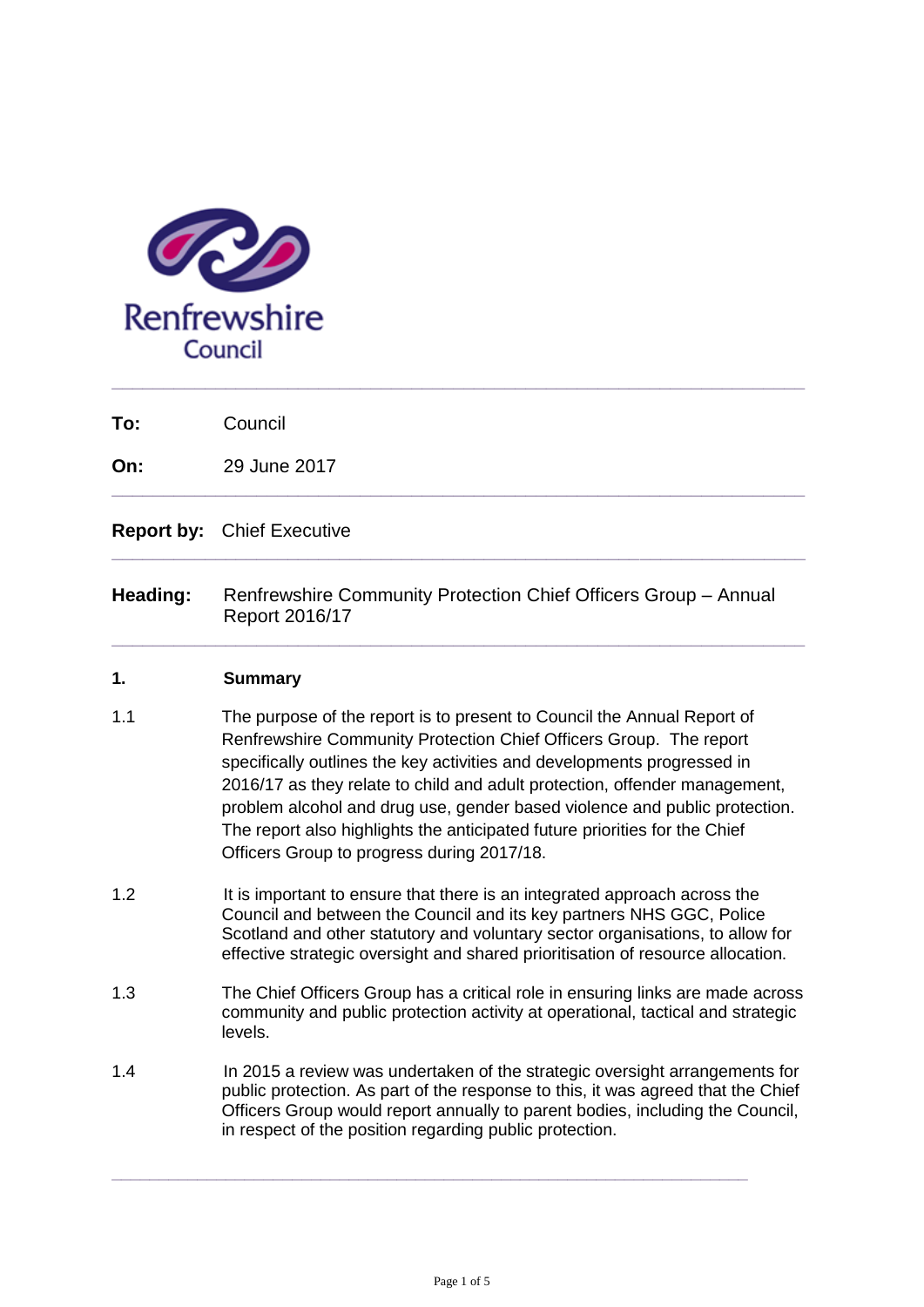#### **2. Recommendations**

- 2.1 It is recommended that members of the board note:
	- the key activities progressed during 2016/17 by the Chief Officers Group and;
	- the identified priorities to be taken forward in partnership during 2017/18.

#### **3. Background**

3.1 Renfrewshire Community Protection Chief Officers Group is responsible for leadership, strategic oversight and scrutiny in relation to multi agency public protection activity and practice in Renfrewshire. The Chief Officers Group oversees the work of six strategic partnerships which examine the performance and ensure the provision of quality services in relation to child protection, adult protection, wider public protection, offender management, alcohol and drugs, and gender based violence.

**\_\_\_\_\_\_\_\_\_\_\_\_\_\_\_\_\_\_\_\_\_\_\_\_\_\_\_\_\_\_\_\_\_\_\_\_\_\_\_\_\_\_\_\_\_\_\_\_\_\_\_\_\_\_\_\_\_\_\_\_\_\_\_\_\_\_\_**

- 3.2 The Chief Officers Group is chaired by the Chief Executive of Renfrewshire Council and meets on a quarterly basis.
- 3.3 Governance arrangements for public protection were reviewed in late 2015, which culminated in recommendations to establish a new member officer group, with a remit to consider wider public protection matters, replacing the existing Member Officer Group, whose focus has been child protection. In addition, it was agreed that the Chief Officers Group would report annually to the parent bodies on the overall position in relation to public protection matters in Renfrewshire.
- 3.4 This is the second annual report of the Chief Officers Group. It provides an overview of the main elements of work of those involved in public protection over the course of 2016/17, and in doing so highlights the key benefits of good interagency working.
- 3.5 As elsewhere in the country, Renfrewshire continues to face challenges in addressing a range of local protection issues, and the Chief Officer Group and the local multi-agency partnerships, continue to recognise, alongside scrutiny and reflection, the value of a proactive focus on awareness raising and preventative approaches to protect people in the community. This has been evident in the work of those groups, agencies and partnerships involved in public protection.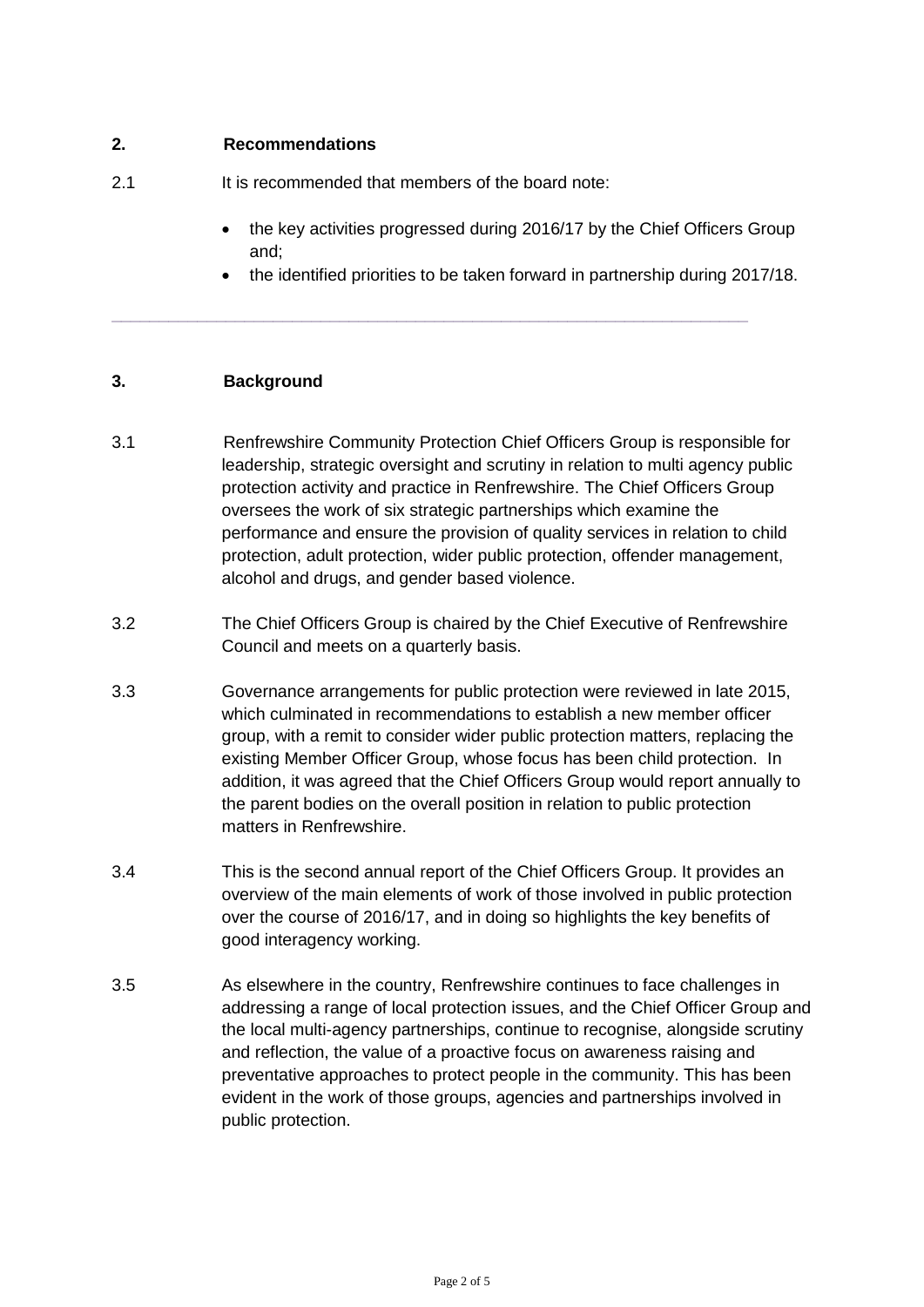- 3.6 A significant range of activities have been undertaken during 2016/17, which are highlighted within the body of the annual report attached at Appendix 1 and include:
	- The appointment of John Paterson as the new independent chair of Renfrewshire Child Protection Committee and Renfrewshire Adult Protection Committee.
	- Successful multi agency adult protection and child protection conferences held to inform local practice and further enhance multi agency partnership working.
	- The development of new community justice arrangements and finalisation of a Community Justice Outcomes Improvement Plan for 2017/18
	- Women and Children First successfully secured the next 5 years funding from Big Lottery for delivering the Children Experiencing Domestic Abuse Recovery (CEDAR) programme
	- Further development of the Community Safety Partnership Hub and the daily tasking process involving all key partners locally
	- A positive external audit of Multi Agency Risk Assessment Conferencing in relation to domestic abuse, with local activity being recognised informally as best practice by other agencies across the country
	- A positive validated self-assessment of the Alcohol and Drugs Partnership, which highlighted some key areas of progress, such as exceeding drug and alcohol waiting times and increasing the reach and coverage of the naloxone programme
	- The resettlement of a small number of unaccompanied asylum seeking children in Renfrewshire from Europe, and further resettlement of Syrian refugees in Renfrewshire during the course of 2016/2017
	- Preparation for the Scottish Child Abuse Inquiry to ensure that all requests for information from the Inquiry can be met expeditiously.
	- Supported the development of the very successful Grey Space community group which is led by Police Scotland, and supports communities to address any emerging community safety issues arising, particularly those relating to hate crime.

#### **4. Future Priorities for 2017/18**

- 4.1 The Chief Officers Group regularly scrutinises performance information across all areas of community protection activity, focusing in on areas where there are changes in referrals, incidents or concerns reported, or where national research or legislation suggests improvements or change to practice or multi agency working. In April 2017, members of the Chief Officers Group held a special meeting to discuss current challenges, issues and opportunities for enhanced partnership working and agreed to focus on the following priorities during 2017/18:
	- Undertake a spotlight on drugs and alcohol services across Renfrewshire, related performance and outcomes achieved for local people.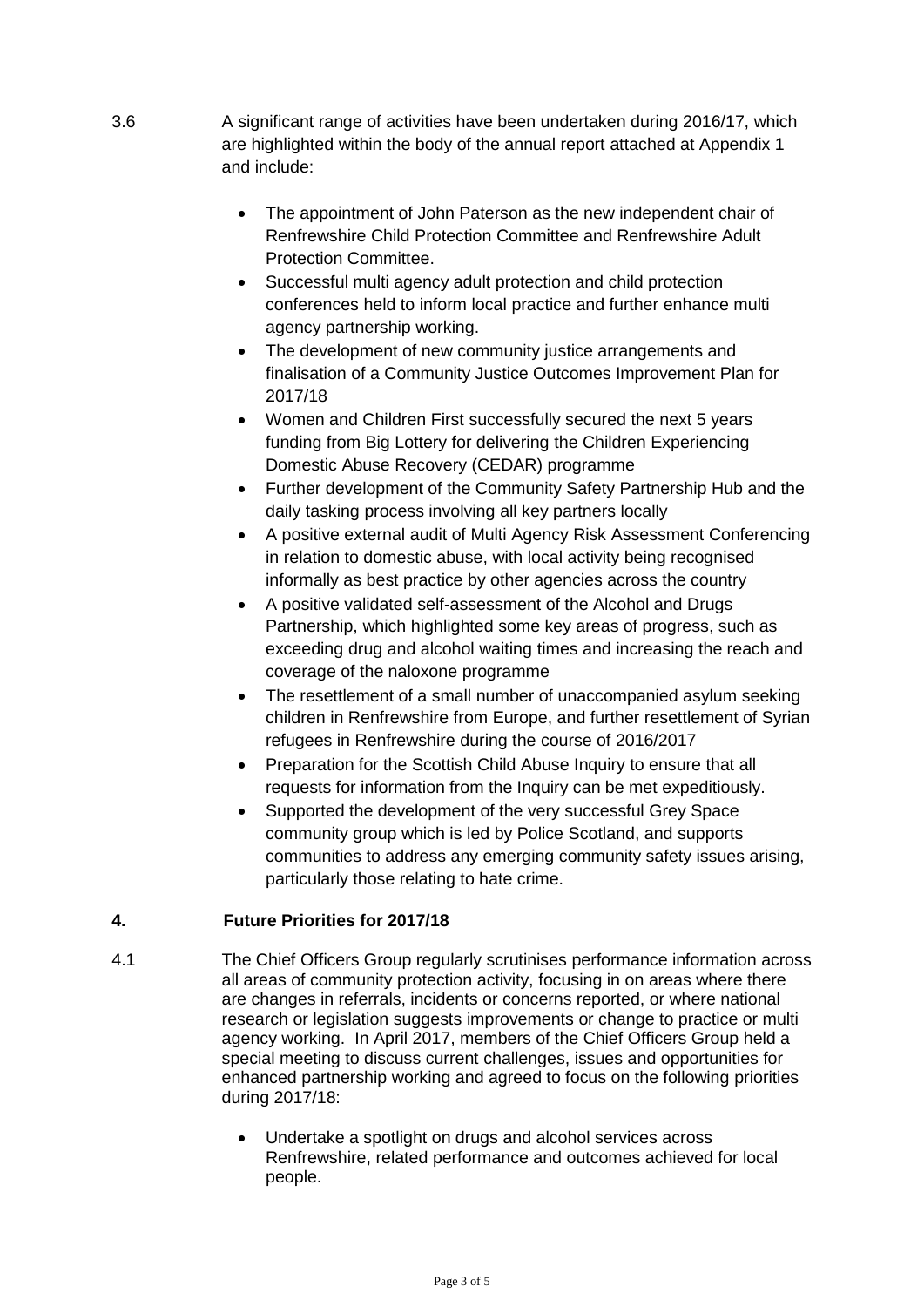- Work with Government to implement the recommendations of the Child Protection Improvement Programme (CPIP)
- Respond to the Scottish Child Abuse Inquiry and any associated requests for information
- Ensure safety, protection and positive outcomes for unaccompanied asylum seeking children and Syrian families, with a particular focus on support and integration
- Complete a local Gender Based Violence Strategy that reflects national and local priorities
- Prepare our commissioning based Community Justice Local Outcome Improvement Plan (LOIP) for 2018 – 2021
- Continue to enhance all multi agency Child Protection and Adult Protection training opportunities
- Monitor and respond appropriately to continuing pressures on adult social care, with particular reference to guardianships and anticipated changes to the workload of mental health officers arising from new mental health legislation.
- Support the work of the Care Inspectorate and Healthcare Improvement Scotland, with an inspection of adult services planned for Autumn / Winter 2017.
- Continuing to develop multi agency partnership arrangements including training opportunities, which focus on reducing risk to vulnerable people through for example issues such as fire raising.
- Continue to develop best practice in relation to civil contingencies exercising, serious and organised crime and fraud.
- Continue to support the roll out the Building Safer Communities programme in partnership with Police Scotland.
- Encourage pro social behaviour and increased community safety through a partnership approach to Building Safer Communities
- 4.2 The Chief Officers Group will continue to seek to ensure that performance and practice are scrutinised at a strategic level, to identify what works well, to highlight any areas for improvement, and to consider where further opportunities for early intervention and prevention activity would achieve improved outcomes for local people.

#### **Implications of the Report**

- **1 Financial**  $n/a$ .
- 2 **HR & Organisational Development**  n/a

**\_\_\_\_\_\_\_\_\_\_\_\_\_\_\_\_\_\_\_\_\_\_\_\_\_\_\_\_\_\_\_\_\_\_\_\_\_\_\_\_\_\_\_\_\_\_\_\_\_\_**

- 3 **Community Planning**  n/a.
- 4 **Legal**  n/a
- 5 **Property/Assets**  n/a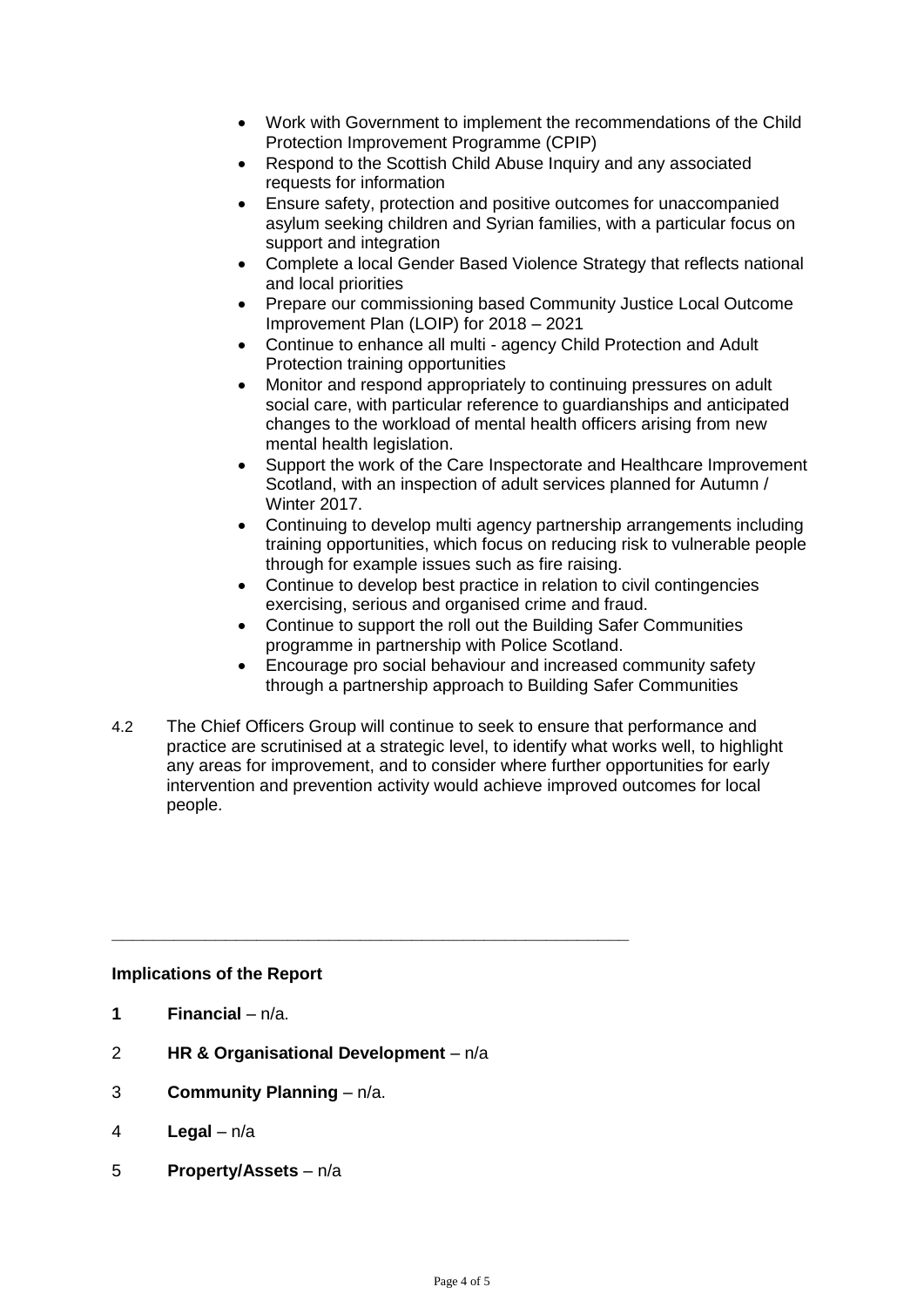#### 6 **Information Technology** – n/a

7 **Equality and Human Rights** – no negative impacts on equality groups or potential for infringement of individuals' human rights have been identified from the recommendations contained in this report. If required, the actual impact of the recommendations and the mitigating actions will be reviewed and monitored, and the results of the assessment will be published on the Council's website.

\_\_\_\_\_\_\_\_\_\_\_\_\_\_\_\_\_\_\_\_\_\_\_\_\_\_\_\_\_\_\_\_\_\_\_\_\_\_\_\_\_\_\_\_\_\_\_\_\_\_\_\_\_\_\_\_\_

- 8. **Health and Safety** n/a.
- 9. **Procurement –** n/a
- 10. **Risk –** n/a
- 11. **Privacy Impact –** none.

| <b>Report Author:</b> | Laura McIntyre, Strategic Planning & Policy Development Manager |
|-----------------------|-----------------------------------------------------------------|
| Tel:                  | 0141 618 6807                                                   |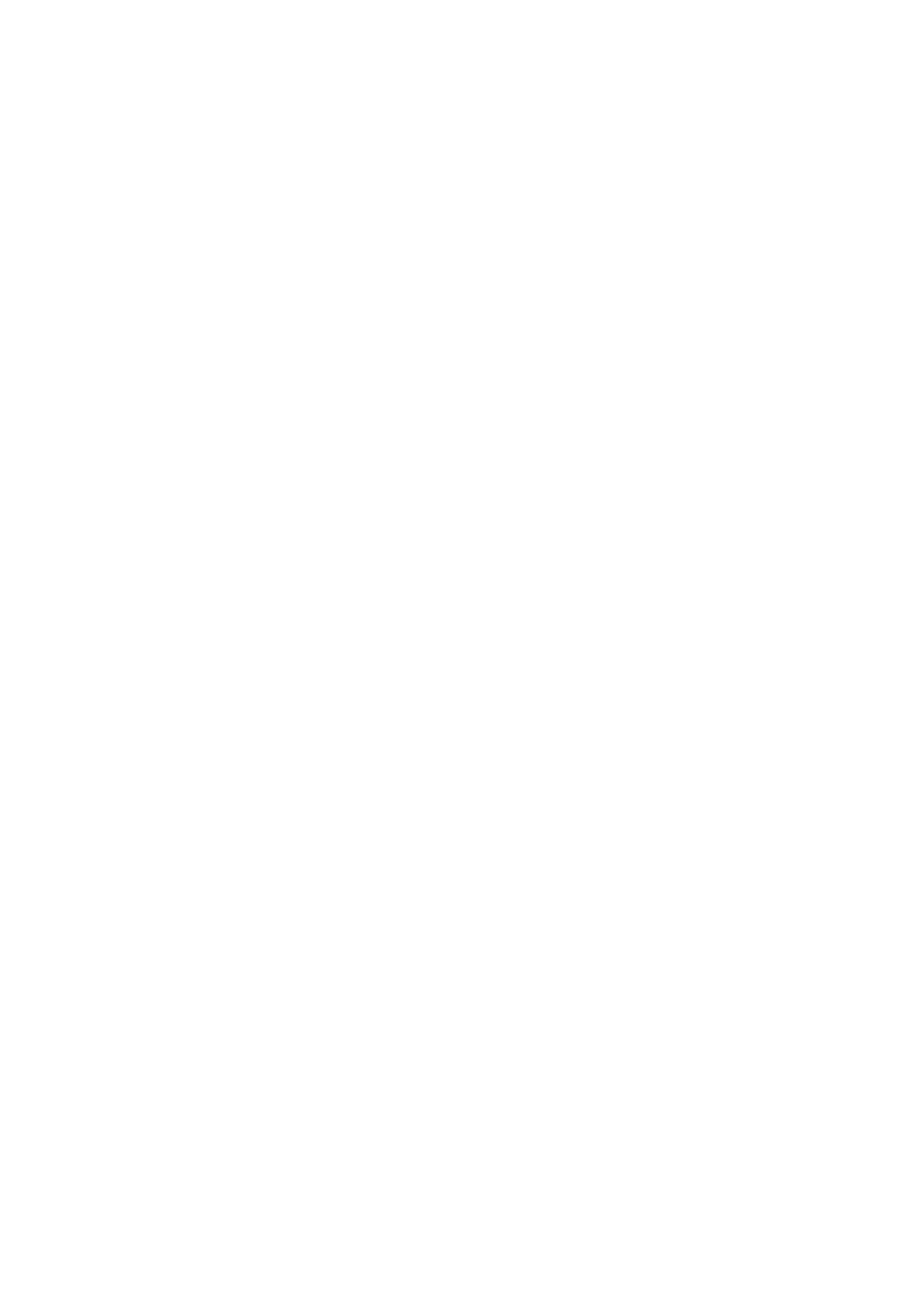

# Renfrewshire Community Protection Chief Officers Group

Annual Report 2016/17



15/5/2017 Renfrewshire Council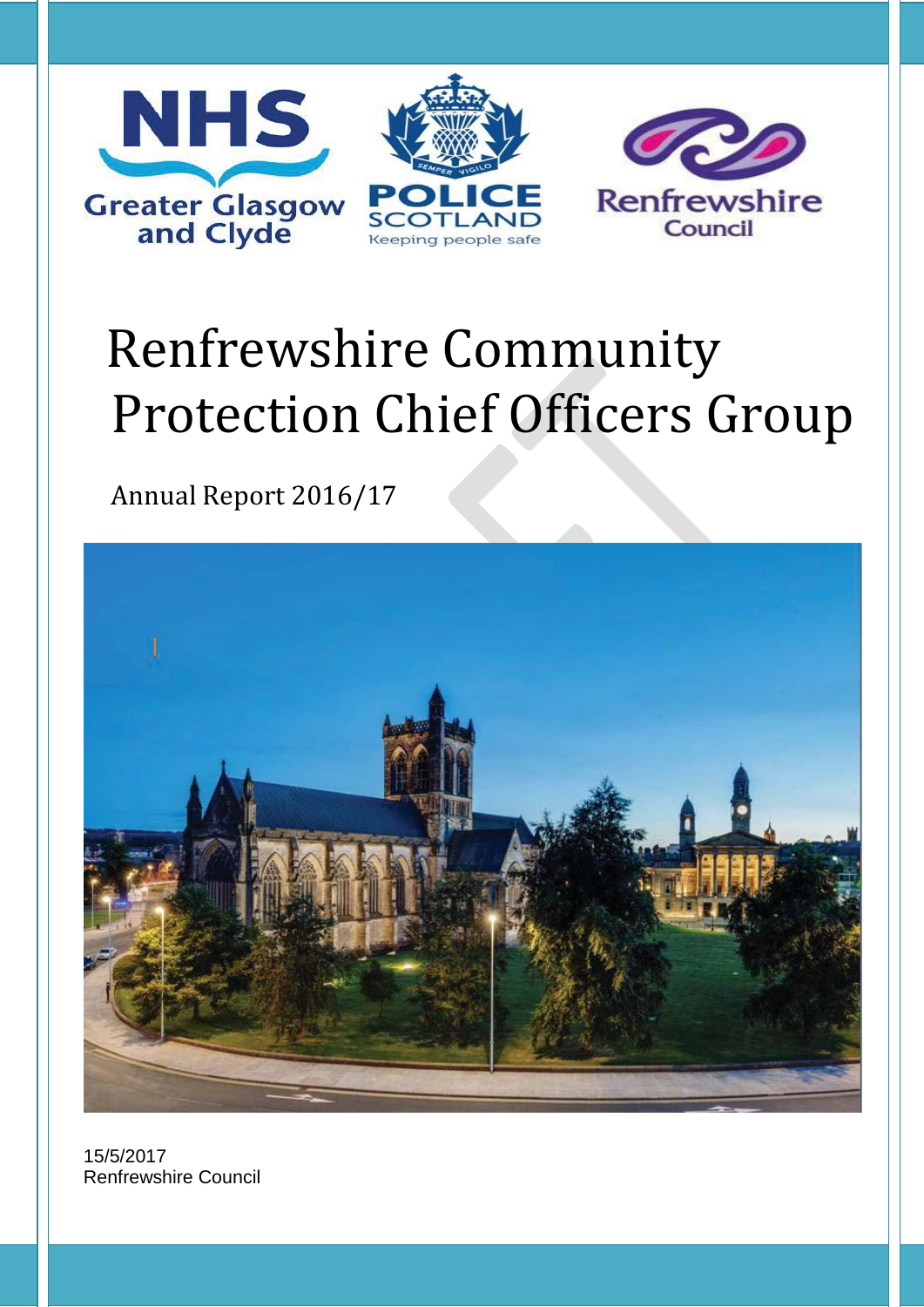# **Table of Contents**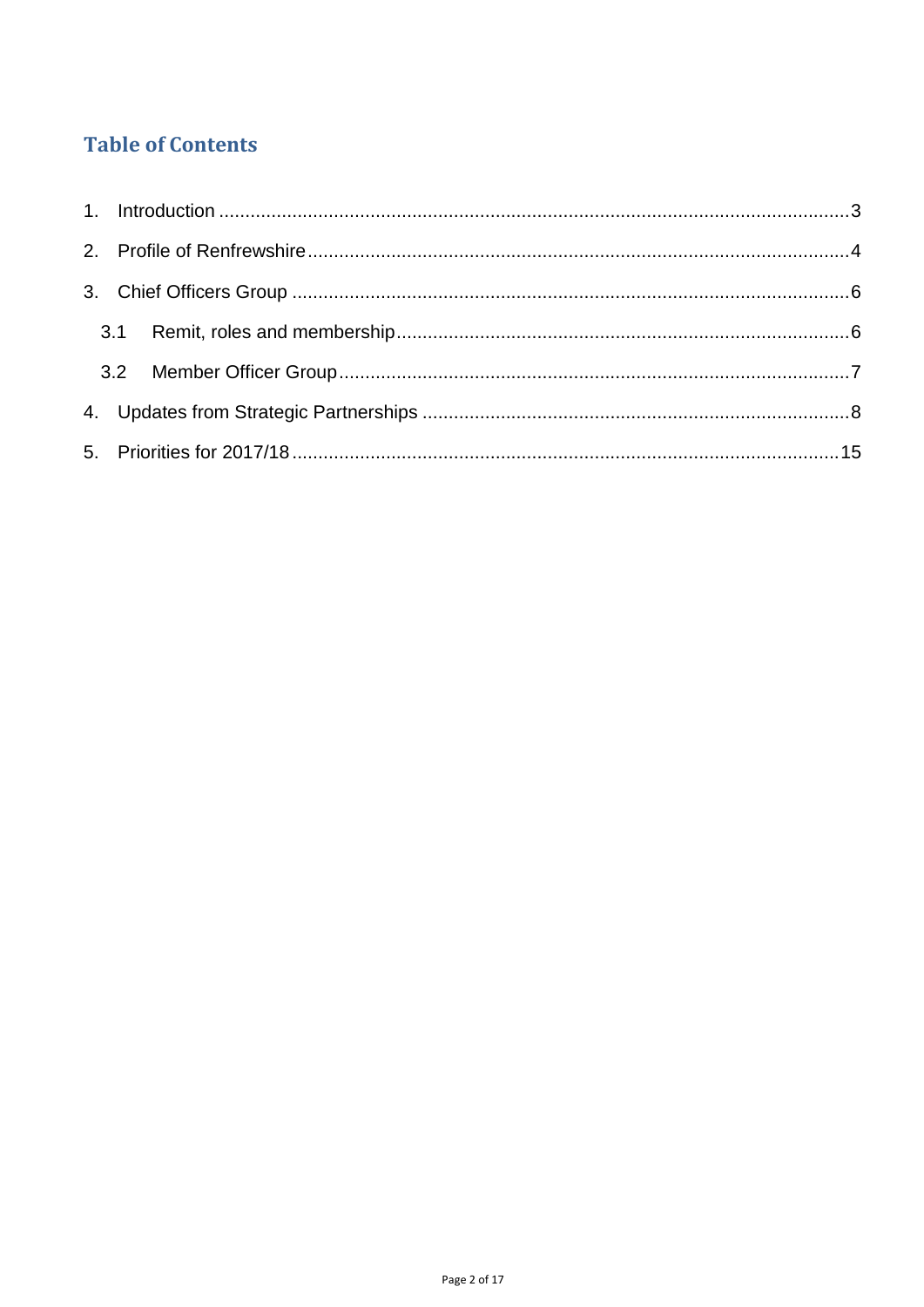# <span id="page-8-0"></span>**1. Introduction**

Renfrewshire Community Protection Chief Officers Group is responsible for leadership, strategic oversight and scrutiny in relation to multi agency public protection activity and practice in Renfrewshire. The Chief Officers Group oversees the work of six strategic partnerships which examine the performance and ensure the provision of quality services in relation to child protection, adult protection, wider public protection, offender management, alcohol and drugs, and gender based violence.

As elsewhere in the country, Renfrewshire continues to face challenges in addressing a range of local protection issues, but the Chief Officer Group and the local multi-agency partnerships, continue to recognise, alongside scrutiny and reflection, the value of a proactive focus on awareness raising and preventative approaches to protect people in the community. This has been evident in the work of those groups, agencies and partnerships involved in public protection.

This is the second annual report of the Chief Officers Group. It provides an overview of the main elements of work of those involved in public protection over the course of 2016/17, and in doing so highlights the key benefits of good interagency working.

A significant range of activities have been undertaken during 2016/17, which are highlighted within the body of this report and include:

- The appointment of John Paterson as the new independent chair of Renfrewshire Child Protection Committee and Renfrewshire Adult Protection Committee.
- Successful multi agency adult protection and child protection conferences held to inform local practice and further enhance multi agency partnership working.
- The development of new community justice arrangements and finalisation of a Community Justice Outcomes Improvement Plan for 2017/18
- Women and Children First successfully secured the next 5 years funding from Big Lottery for delivering the Children Experiencing Domestic Abuse Recovery (CEDAR) programme
- Further development of the Community Safety Partnership Hub and the daily tasking process involving all key partners locally
- A positive external audit of Multi Agency Risk Assessment Conferencing in relation to domestic abuse, with local activity being recognised informally as best practice by other agencies across the country
- A positive validated self-assessment of the Alcohol and Drugs Partnership, which highlighted some key areas of progress, such as exceeding drug and alcohol waiting times and increasing the reach and coverage of the naloxone programme
- The resettlement of a small number of unaccompanied asylum seeking children in Renfrewshire from Europe, and further resettlement of Syrian refugees in Renfrewshire during the course of 2016/2017
- Preparation for the Scottish Child Abuse Inquiry to ensure that all requests for information from the Inquiry can be met expeditiously.
- Supported the development of the very successful Grey Space community group which is led by Police Scotland, and supports communities to address any emerging community safety issues arising, particularly those relating to hate crime.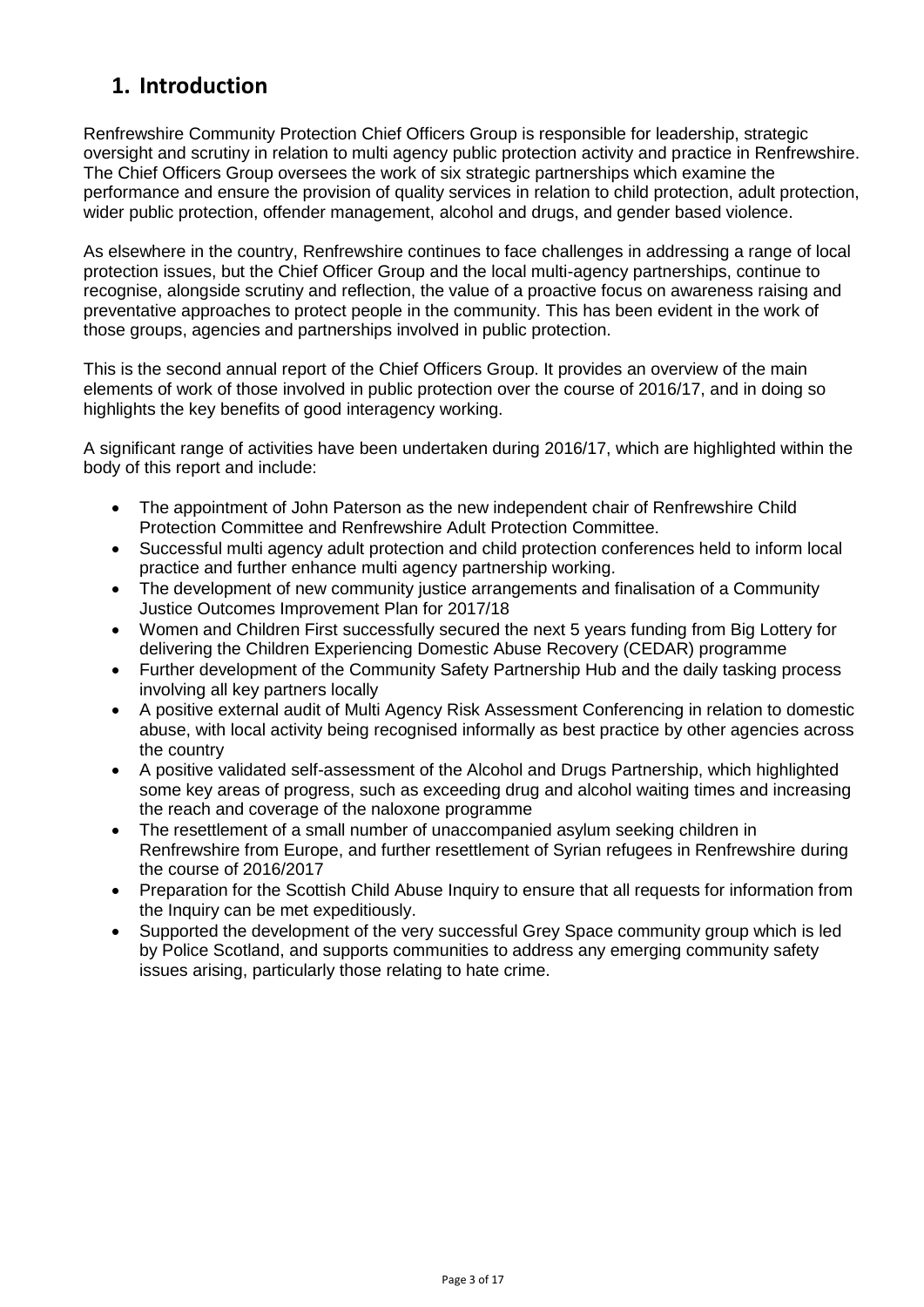# <span id="page-9-0"></span>**2. Profile of Renfrewshire**

Renfrewshire Council covers an area of 261.5 km2. The latest estimate (mid-year 2016) puts Renfrewshire's population at 175,930 - an increase of 1,370 (0.78%) on 2015. This makes Renfrewshire the 10th largest authority in Scotland in terms of population.

Although Renfrewshire's population as a whole is projected to remain stable over the next twenty years with only modest increases, its age composition is projected to change significantly. While numbers in the 16-64 age group are projected to decline by 7%, the 65+ population is set to increase by 26% to 2039, most significantly by 79% in the 75+ category. (2014 based projections).

In terms of ethnicity, Renfrewshire has a larger proportion of the population identifying as White Scottish and smaller percentages of all minority ethnic groups than the Scottish average. 91% of the population in Renfrewshire identify as White Scottish compared to the Scottish average of 84%. 2.8% identify as Black or Minority Ethnic compared to the Scottish average of 4%.

Deprivation remains an issue in Renfrewshire. According to the Scottish Index of Multiple Deprivation of Renfrewshire's 225 datazones, 13 are in the most deprived 5% in Scotland. This is a local share of 5.8% (13 out of 225) and a national share of 3.7% (13 out of 349). The 2016 release however, also evidenced a decrease in the number of people identified as income and employment deprived since 2012, by 6% and 15% respectively.

#### **Analysis of current trends**

The rate per 1000 of children in Renfrewshire on the Child Protection Register has fallen over the last five years and is the fourth lowest in the ten authorities in our benchmarking group. This figure is subject to fluctuation. As at 31 July 2016, Renfrewshire had 681 Looked After Children. This amounts to 4.4% of the total in Scotland, and recent figures suggest this level continues to be maintained.

Domestic violence is also a key issue in the area with 2215 incidents recorded by Police Scotland from 1 April 2016 to 31 March 2017.

2,578 adult welfare and protection referrals were received by Renfrewshire Health & Social Care Partnership (RHSCP) from April 2016 to March 2017. Of these 800 were adult protection concerns and 1,778 were adult welfare concerns, with most referrals made by the Police. 724 referrals were progressed as adult protection enquiries, from which 58 adult protection investigations were conducted, with 28 resulting in an adult case conference.

In 2015-2016 there were a total of 2515 referrals received of which 946 were adult protection concerns and 1569 were adult welfare concerns. In 2014-15 the overall total was 1708. The latest data therefore confirms the year on year upward trend in reported concerns.

Drug crime has been identified by the police as a key issue the public would like to see tackled. Nearly a quarter of all crimes reported in 2015/16 were drug related.

Renfrewshire Alcohol and Drugs Partnership continues to exceed waiting times targets for access to drug and alcohol services. Outcome data relating to 657 individuals shows an overall improvement within each recovery element. The biggest improvements have been with alcohol use and emotional health.

Employability has been identified as a key element in preventing re-offending after prison or community sentences. Up to 1 in 3 males and 1 in 10 females in Scotland are likely to have a criminal record which may act as a barrier to employment. Community Justice Renfrewshire is supporting an employment network to ensure staff across the partnership are able to advise people with convictions on securing training and employment.

Homelessness for those released from prison is also an issue as re-offending rates are high and a holistic package of support is required to support desistance from further offending. In Renfrewshire overall homeless applications have fallen 29% from 1,064 in 2007/08 to 825 in 2014/15 however homeless applications from those leaving prison has almost doubled from 67 to 120 in the same period.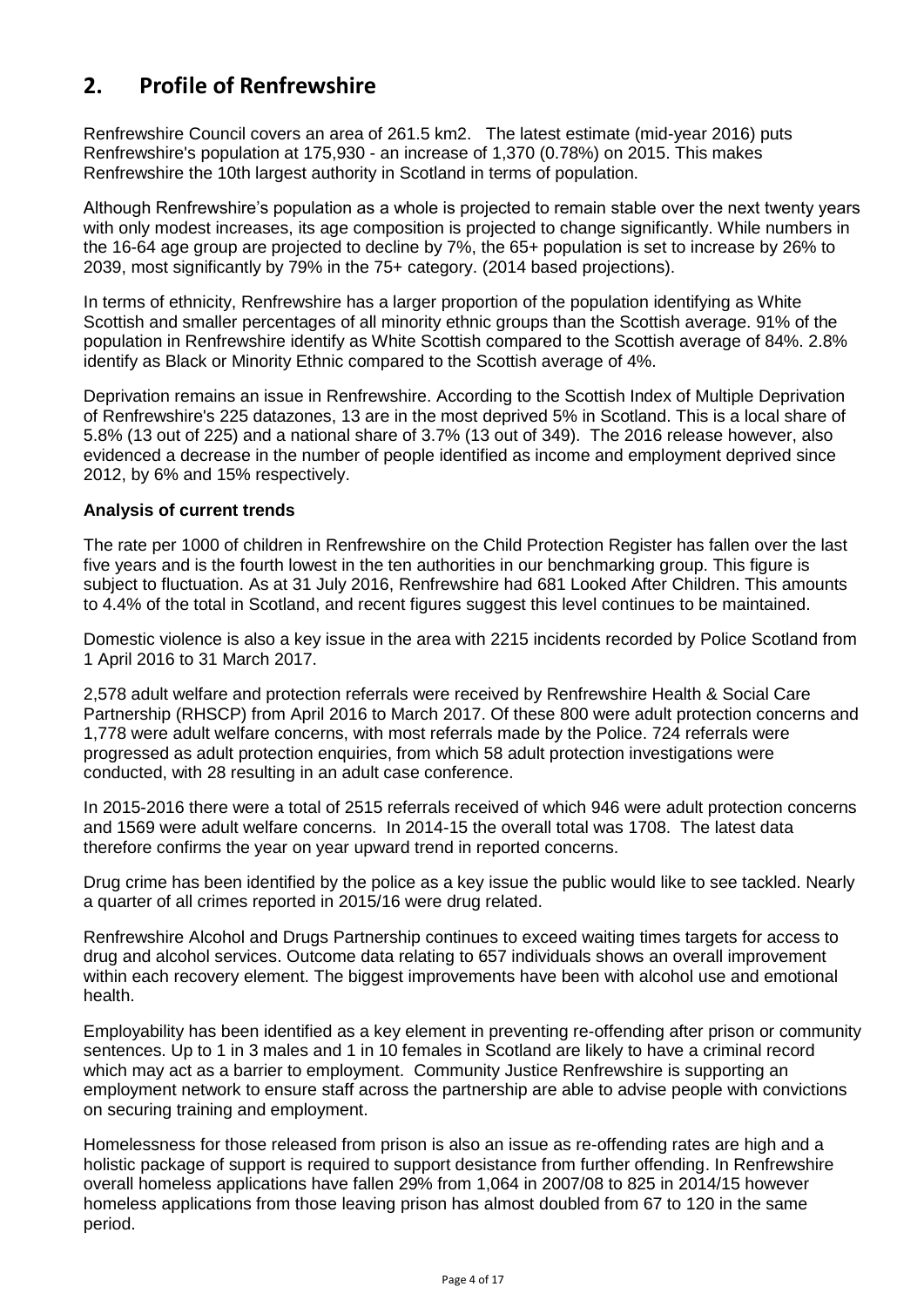Overall in the Renfrewshire area, there has been a reduction, since 2013-14, of 3% (325) on the total number of crimes recorded by the police. The Renfrewshire area accounts for approximately 3% of the total crime figures in Scotland.

Renfrewshire has been successful in diverting women and young people from custodial sentences to community alternatives. 97% of the current prison population for the area are male and 94% over 21.

The number of complaints for youth disorder and anti social behaviour remain lower than historical levels, reflecting the good work being undertaken at Daily Tasking with referrals to the Youth Team when youth disorder occurs. Performance continues to be maintained at a high level in relation to Community Safety investigations with 100% of complainers being contacted within 5 working days of the complaint being made and a high percentage of the person being complained about being contacted within the target of 10 working days.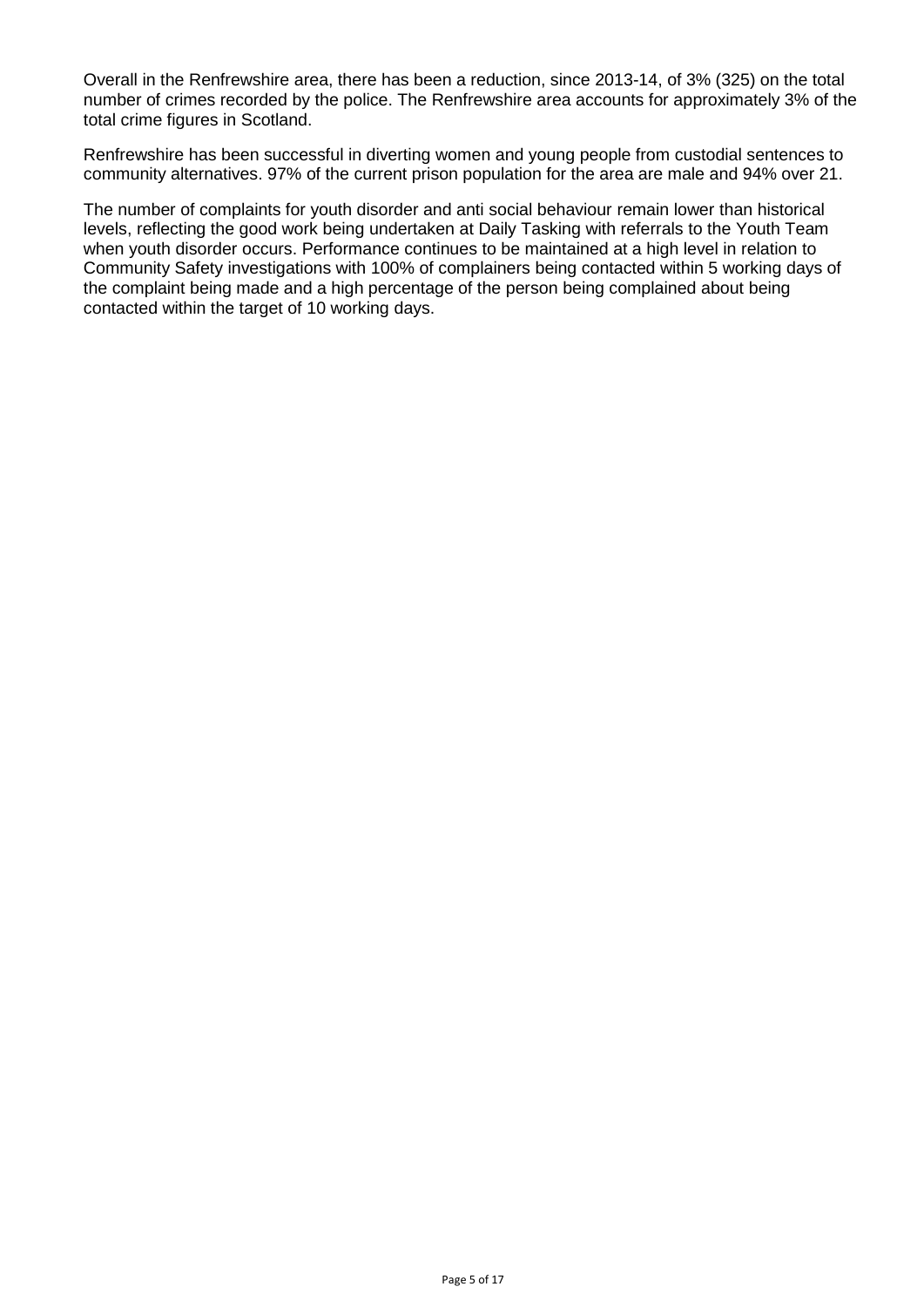# <span id="page-11-0"></span>**3. Chief Officers Group**

Renfrewshire Community Protection Chief Officers Group is responsible for leadership and strategic oversight of performance in relation to multi agency public protection practice in Renfrewshire. The Chief Officers Group has a critical role in ensuring links are made across community and public protection activity at operational, tactical and strategic levels.

The six strategic partnerships covering the areas of public protection work, report into the Chief Officers' Group which oversees the performance and ensure the provision of quality services in relation to child protection, adult protection, wider protection, offender management, alcohol and drugs, and gender based violence. These are:

- Renfrewshire Child Protection Committee
- Renfrewshire Adult Protection Committee
- Multi Agency Public Protection Arrangements Strategic Oversight Group
- Renfrewshire Alcohol and Drug Partnership
- Renfrewshire Gender Based Violence Strategy Group
- Community Safety and Public Protection Steering Group

It is recognised that these areas of protection are very often inter-linked and can impact on each other. A key aim of the Chief Officers Group is to provide strategic leadership and oversight to ensure developments within specific areas of practice support cross cutting activity and have a positive impact on outcomes for local people.

## <span id="page-11-1"></span>**3.1 Remit, roles and membership**

The core membership of the Renfrewshire Chief Officers Group (COG) is chaired by the Chief Executive of Renfrewshire Council and comprises representation at Chief Executive level, or senior nominee, from the three statutory agencies - Renfrewshire Council, Police Scotland, and Greater Glasgow and Clyde Health Board. They are supported by the attendance of the following or their senior nominee:

- Chief Social Work Officer, Renfrewshire Council or appropriate senior nominee;
- Chief Officer of the Integration Joint Board or appropriate senior nominee;
- Independent chair of Renfrewshire Child and Adult Protection Committees;
- Child Protection Committee lead officer
- Adult Protection Committee lead officer
- Senior officer representing Renfrewshire on the Multi Agency Public Protection Arrangements Strategic Oversight Group (NSCJA MAPPA SOG) or appropriate senior nominee
- Head of Public Protection or Director of Community Resources
- Scottish Fire Service senior officer representation
- Chair of the Gender Based Violence Strategy Group or appropriate senior nominee
- Chair of the Alcohol and Drugs Partnership or appropriate senior nominee

The remit of the group is to provide strategic leadership and scrutiny of the work of the protection business areas on behalf of their respective agencies; to identify successes and areas for improvement and in doing so learn from experience, monitor trends and examine local and national comparisons and take appropriate action where necessary in response to performance where improvement is needed. This includes the consideration of local and national critical incident reports to inform learning where this is appropriate.

The Chief Officers Group reviews performance management information to ensure that this is being collected in a robust and regular manner, that any areas for development are identified and addressed promptly and that consideration is given to identifying further opportunities for early intervention and prevention.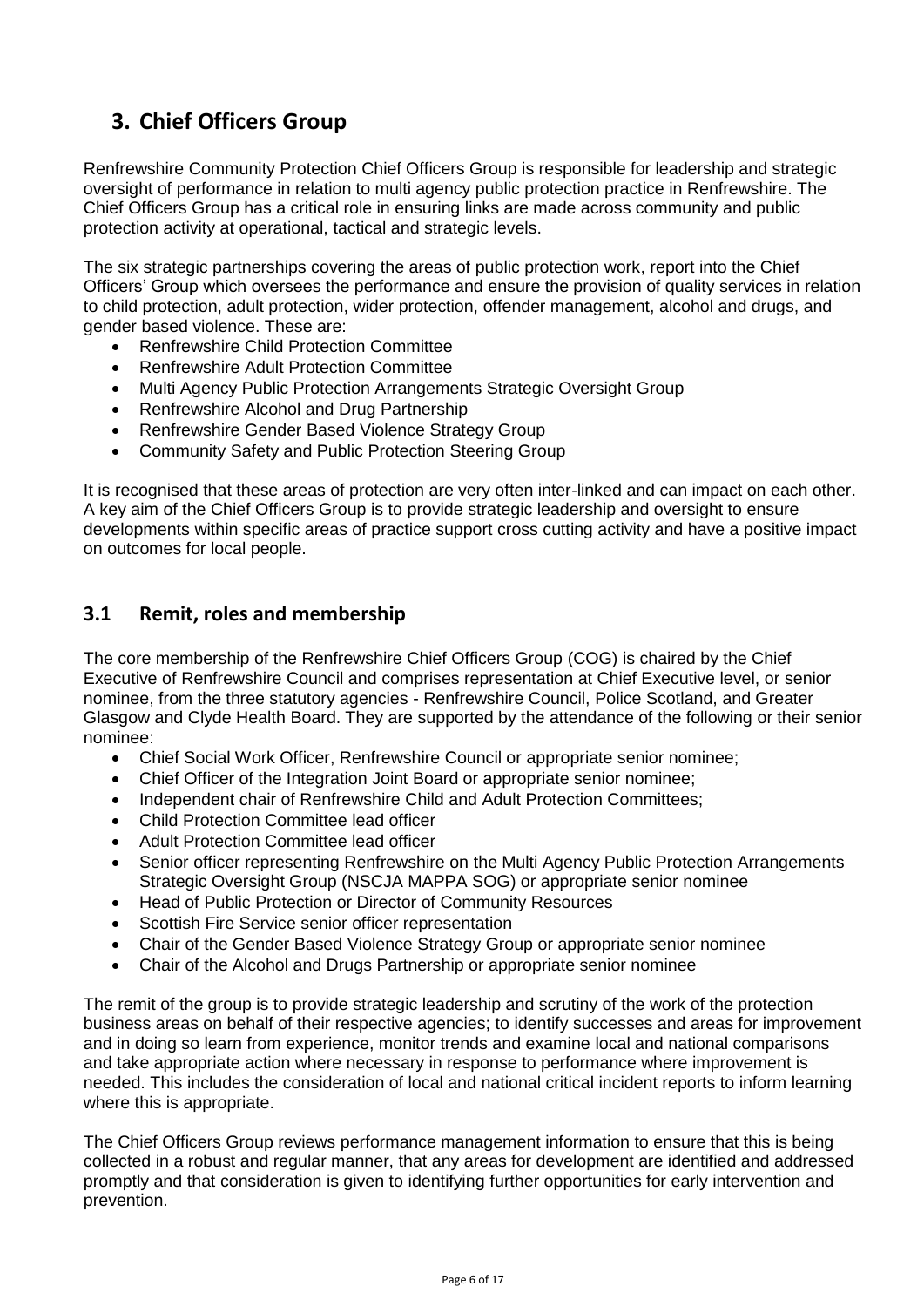Governance arrangements for public protection were reviewed in late 2015, which culminated in recommendations to establish a new member officer group, with a remit to consider wider public protection matters, replacing the existing Member Officer Group, whose focus has been child protection.

In addition, it was agreed that the Chief Officers Group would report annually to the parent bodies on the overall position in relation to public protection matters in Renfrewshire.

In February 2016 the Leadership Board considered a report on the review and these recommendations were formally approved and have subsequently been implemented.

#### <span id="page-12-0"></span>**3.2 Member Officer Group**

As outlined above, revised governance arrangements for the Member Officer Group were agreed as part of the review of public protection governance in late 2015. These have now been in place formally for one year.

The purpose of the Member Officer Group is to provide senior elected members with the opportunity to formally and regularly discharge their strategic independent scrutiny and assurance role in relation to key activity and significant developments which have implications for public protection matters in Renfrewshire as they relate to:

- Adult and Child Protection;
- MAPPA (Multi Agency Public Protection Arrangements); and
- wider Community Safety and Public Protection matters including the Alcohol and Drug Partnership and Gender Based Violence Strategy Group.

The group is comprised of elected members on a cross party basis and key officers of the council as follows:

- Three senior members of the administration
- Two members of the main opposition group
- One other opposition member
- Director of Children's Services and Chief Officer Social Work Officer
- Director of Development and Housing Services
- Chief Officer, Integration Joint Board
- Health and Social Care Partnership operational head of service
- Head of Child Care & Criminal Justice
- Head of Public Protection, Community Resources
- Child Protection Officer
- Adult Support and Protection Officer

Also in attendance will be:

- Independent Chair of the Child Protection and Adult Protection Committees
- Divisional Commander, Police Scotland or appropriate senior nominee

The group will also invite the participation of other key individuals or agencies involved in the areas of concern of the Member Officer Group as required.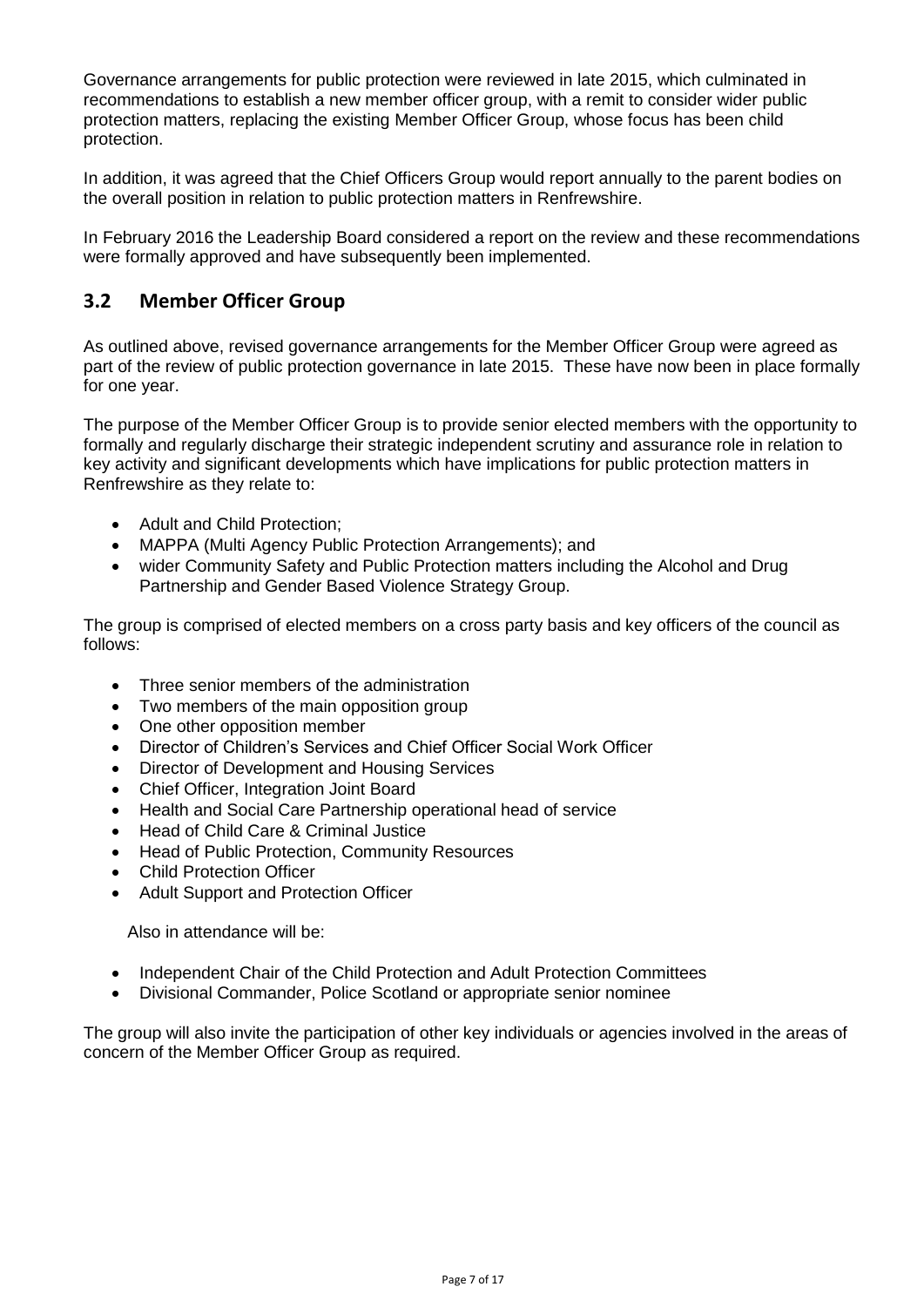# <span id="page-13-0"></span>**4. Updates from Strategic Partnerships**

The period from 1 April 2016 to 31 March 2017 has been one of significant activity in terms of public protection arrangements in Renfrewshire. The Chief Officers Groups meets on a quarterly basis and considers reports on all public protection matters in relation to performance, learning and development, legislative change and findings from research. The Chief Officers Group regularly reviews available information and makes a strategic assessment on an ongoing basis of issues which require further consideration or action.

A summary of key developments and activity over the 12 month period is provided in the following sections, by thematic area.

## **4.1 Child Protection**

- A new independent chair was appointed for the Renfrewshire Adult Protection and Child Protection Committees. The recruitment process was undertaken by a multi-agency panel chaired by the Chief Executive of Renfrewshire Council, and supported by the local Divisional Commander of Police Scotland and the Executive Nurse Director of NHS Greater Glasgow & Clyde. The Chief Social Work Officer acted as specialist advisor to the panel. The panel agreed to appoint Mr John Paterson to the post of Independent Chair, who took up the role in May 2017.
- The inspection of joint services for children in Renfrewshire took place between December 2014 and February 2015. It was the first time that all children's services in Renfrewshire had been inspected jointly and was, at that time part of a new national programme of inspection. The inspection report was published on 11 December 2015, with Renfrewshire receiving six "very good" grades; two "good" grades and one "adequate" grade. A comprehensive action plan was produced to address the recommendations made in the inspection report.

During 2016/ 17, areas of progress have included:

- The Initial Referral Discussion (IRD) process has been further refined between services to ensure that a three way discussion between Health, Social Work and Police takes place at the earliest opportunity where there are concerns that a child is in need of protection. Revised multi agency guidance has been disseminated to staff during 2016/17, nationally Police Scotland is developing a Standard Operating Procedure that will standardise the practice and recording across Scotland once agreed.
- Risk assessment has been a clear focus in single agency training and in all multi agency Getting it Right for Every Child (GIRFEC) training which is based on the national practice model and risk assessment framework. This also includes the use of chronologies and SMART action planning. The GIRFEC pathway establishes a review framework for all looked after children. New guidance has been developed for the core multi agency assessment which provides advice on best practice in risk assessment, chronologies, action planning.
- A revised suite of performance information has been developed to support Renfrewshire Child Protection Committee in their role of scrutinising performance.
- A report of the Systems Review completed as part of the Scottish Government's Child Protection Improvement Programme was published on 2 March 2017. The Systems Review concluded that, in general, the child protection system works well, however it identified 12 recommendations to strengthen systems to better protect children and young people. The Scottish Government has advised that all of these recommendations will be taken forward. The Chief Officers Group in Renfrewshire will review Renfrewshire's position in relation to the recommendations and oversee the work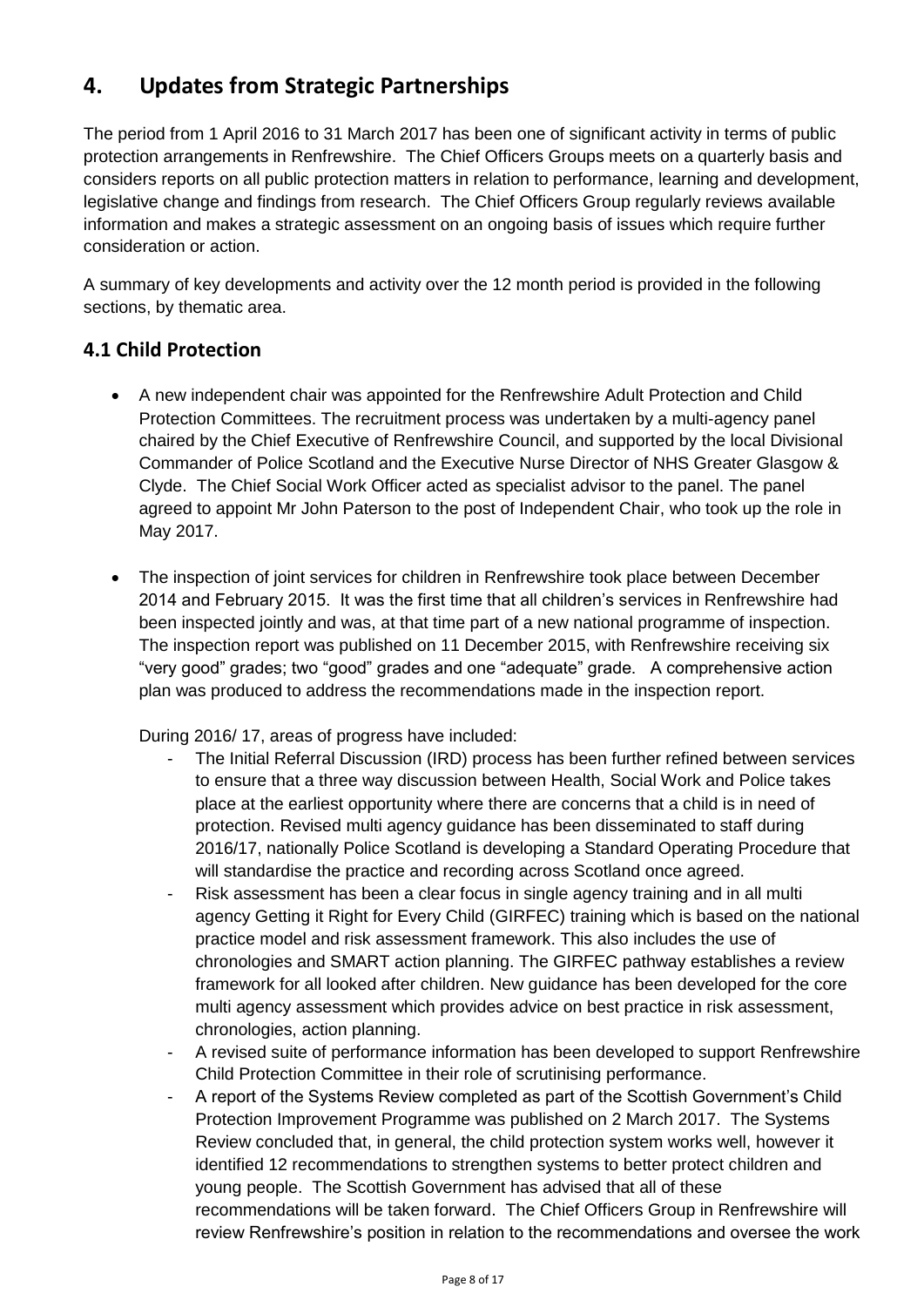of Renfrewshire Child Protection Committee in terms of implementing these. Local officers will seek to participate in national groups and discussions which will influence the practical implementation of the recommendations

- The annual RCPC conference held in Johnstone Town Hall on 8 September 2016 attracted 233 delegates from across all agencies. Keynote speakers included Nazir Afzal, former Chief Crown Prosecutor for North West England; Billy Burke, Head Teacher at Renfrew High School and David Mandel , of endingviolence.com , who used a live transatlantic video link to the conference. Over 200 people attended, with very positive feedback received in terms of the value of the input from the speakers in terms of developing professional practice.
- A development session for Renfrewshire Child Protection Committee was held on 17 March, with the aim of finalising the development of the Committee Business Plan for 2017-2019.
- Regular performance reports are submitted to Renfrewshire Child Protection Committee on activity in relation to numbers of children on the child protection register, numbers and reasons for child protection concerns amongst others. The number of children on the child protection register is subject to fluctuation and the changing nature of the needs of local children and families. Analysis of child protection concerns received indicates that children in Renfrewshire continue to be in contact with social work due to issues such as parental neglect and associated levels of drug and alcohol misuse amongst parents or carers.
- The Scottish Child Abuse Inquiry is looking at the abuse of children in care. It was set up on 1 October 2015. The Inquiry will report to Scottish Government Ministers within 4 years with recommendations for the future to improve the law, policies and practices in Scotland. As part of the Inquiry, both Renfrewshire Council and Police Scotland have received requests for information to support the review. Renfrewshire Council Social Work Service have allocated professional and administrative resource to ensure all requests for information are met expeditiously.

## **4.2 Unaccompanied Asylum Seeking Children**

 Officers from Renfrewshire Council have engaged in discussions with the Home Office, following a request to offer resettlement to unaccompanied asylum seeking children (UASC) residing in the south of England or in Europe. In legislative terms, local authorities in Scotland are able to offer resettlement to UASC through the Dubs Amendment of the Immigration Act 2016, by which the UK Parliament agreed to resettle an agreed number of UASC residing in Europe. Renfrewshire welcomed a small number of unaccompanied asylum seeking children in late 2016. Children's Services has established a specialist team to work with unaccompanied through this route asylum seeking children. This team forms part of the current Throughcare service.

## **4.3 Adult Protection**

- John Paterson took up the role of independent chair of Renfrewshire Adult Protection Committee (RAPC) in May 2017.
- Renfrewshire Adult Protection Committee has approved the revised set of Inter-agency Adult Support and Protection guidance and procedures. The final, approved version is now available to staff, partners, and the public.
- A multi-agency case file audit relating to adult support and protection was conducted in March 2016 and the findings were presented to the RAPC in September.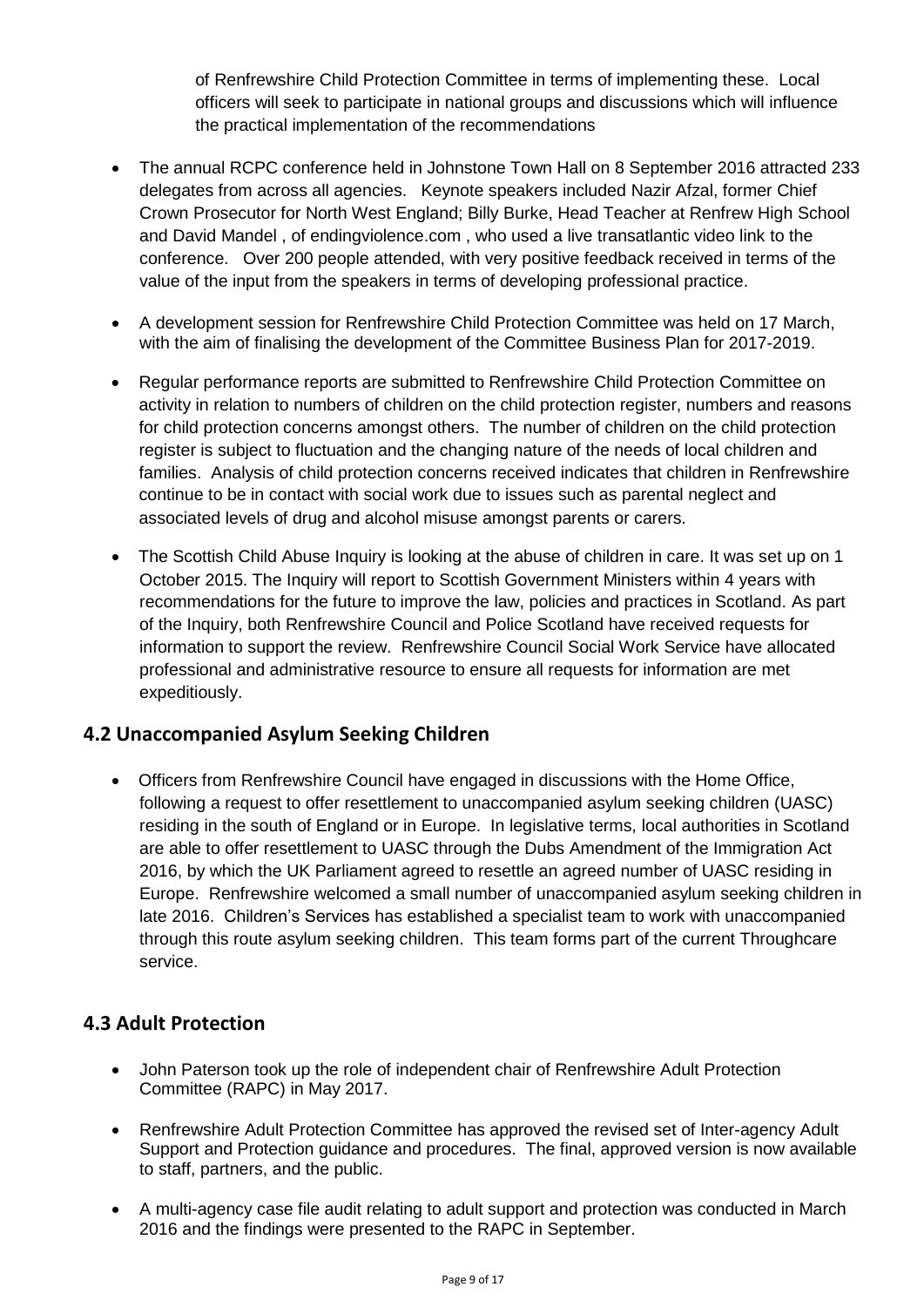- The Renfrewshire Adult Protection Committee (RAPC) requested that an Appreciative Inquiry be carried out in relation to a Large Scale Adult Protection Investigation at Abbey Court Older People's Care Home in Paisley. The findings from this were presented to RAPC in September 2016.
- Demand for Adult with Incapacity (AWI) reports, which require to completed by a qualified Mental Health Officer (MHO), has risen steadily over recent years (this picture is replicated across Scotland). In 2016-17 Renfrewshire received 155 requests for AWI MHO Reports. In the previous year there were 137 such requests. The other main area of work for the Mental Health Service was around the Mental Health Act. The number of detentions under the Act has risen by 16% year on year. Orders where the Chief Social Work Officer (CSWO) is appointed Welfare Guardian have also risen significantly in recent years, from 79 in March 2015 to the current figure of 107. Each order requires a Social Worker to act as the 'Nominated Officer' on behalf of the CSWO for day to day management of the case. In addition there are currently approximately 450 private Guardianship Orders.
- The RAPC Annual Conference took place on 3rd November 2016 at Johnstone Town Hall. Dr Linda de Caestecker, NHS GGC Director for Public Health, delivered a highly informative presentation on 'The Causes of Wellness'. Graham Vance, a former senior police officer, presented on the theme of Financial Harm and the role of banks and financial business in identifying and preventing fraud and organised scams involving adults at greater risk of harm. Workshops included disability hate crime, domestic violence, preventing harm and dementia and initial feedback from the conference was very positive with delegates commenting on stimulating presentations from keynote speakers, thought provoking input, and a diverse range of workshops.
- It is a requirement within adult support and protection legislation that the independent chair of the Adult Protection Committee submits a Biennial Report to the Scottish Government. A draft of the RAPC Biennial Adult Protection Report 2014-16 was approved by the RAPC on 23<sup>rd</sup> November 2016, and was submitted to the Scottish Government as a finalised report on 30<sup>th</sup> November.

## **4.4 Offender Management**

- The Community Justice Scotland Act 2016 received Royal Assent on 21 March 2016. Community Justice is about protecting the community. As well as delivering justice for the victims of offending and about making our communities feel safer, it is about working with people with convictions to give them the support and help they need to reduce the risk of reoffending. Under the new model, the Community Justice Authorities were disestablished on 31 March 2017 and new community justice arrangements have been put in place at both a national and local level.
- Community Justice Renfrewshire was created in response to the Act and is now firmly established within Renfrewshire Council's robust Community Planning arrangements.
- In the new arrangements, it is a requirement of the Community Justice Scotland Act 2016 that statutory partners must work together to prepare a plan for their local authority area. A National Strategy for Community Justice and Outcomes, Performance and Improvement Framework was published on 24 November 2016 which partners have a duty to regard in their planning process.
- Community Justice Renfrewshire produced its first Community Justice Local Outcomes Improvement Plan, which was submitted to Community Justice Scotland for the deadline of 31<sup>st</sup> March 2017. The plan sets out our assessment against national outcomes and identifies local priorities for action, along with a participation statement detailing actions taken to involve community bodies and third sector bodies in community justice and the preparation of the plan.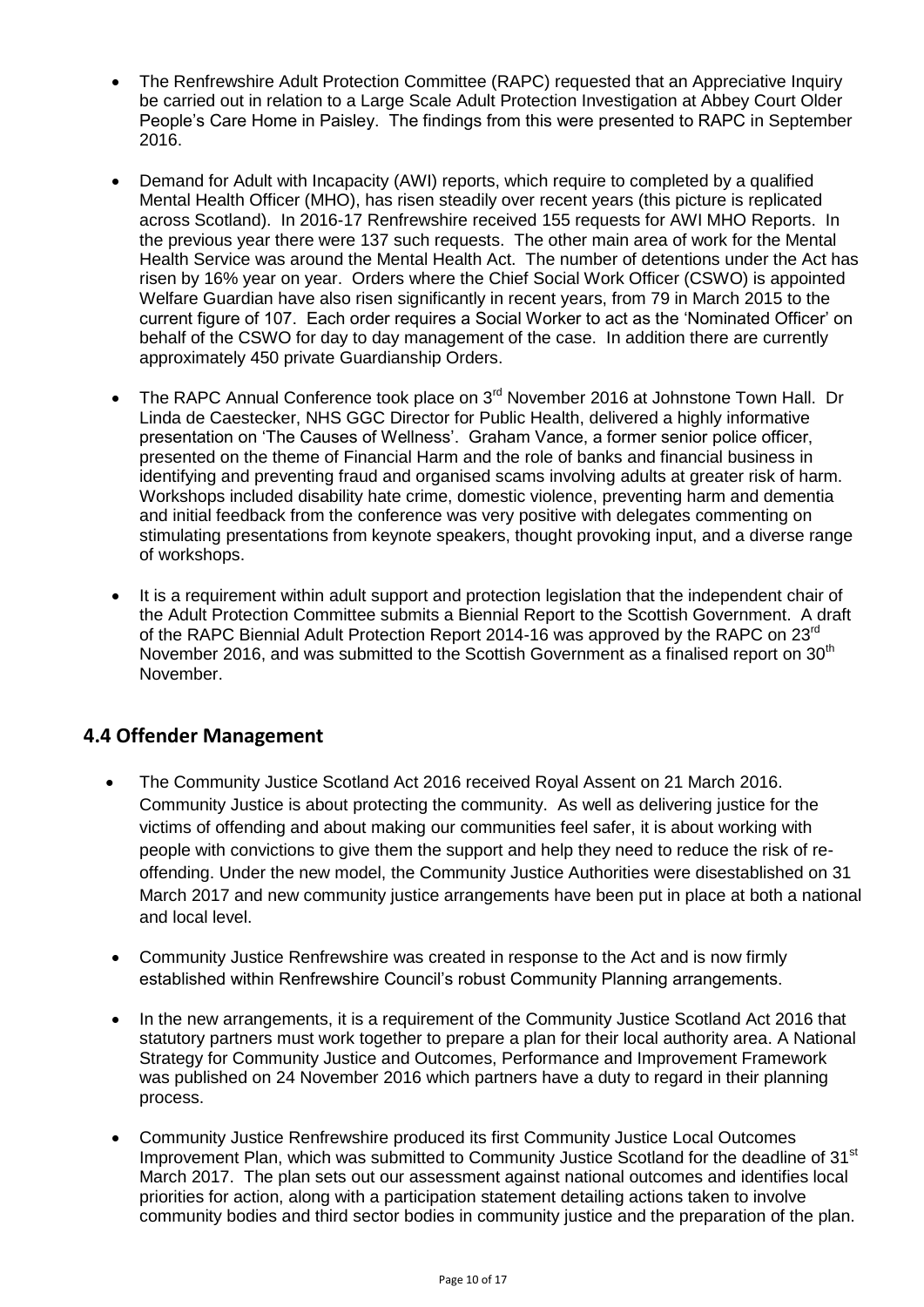This Plan was consulted on with Community Justice Scotland and the wider community. Full responsibilities for Community Justice commenced from 1 April 2017.

The Community Justice Outcomes Improvement Plan 2017-2018 identifies local priorities relating to employability, alternatives to custody, homelessness for prison leavers, domestic violence, support to children and families.

- Criminal Justice Social Work has been working closely with Scottish Government and partners in the Penal Policy Improvement Programme focusing on bail supervision for women. Early indications are that this approach has been successful in diverting women from remand. This is significant as the vast majority of women who are placed on remand never go on to serve a custodial sentence. Unfortunately although successful, additional resources have not been available to continue the pilot.
- North Strathclyde Community Justice Authority (NSCJA) responded to the Joint Thematic Review of MAPPA in Scotland, published in November 2015.
- In November 2017, the Chief Officers Group considered the MAPPA annual report 2015/16.

## **4.5 Alcohol and Drug Partnership**

- The Scottish Government commissioned the Care Inspectorate to undertake a programme of validated self evaluation for Alcohol and Drug Partnerships. The purpose was to provide an evidence-informed assessment of local implementation, measurement and quality assurance of the ADPs compliance with the Quality Principles.
- To assist in this process a number of focus groups were held with members of the ADP, staff from local services and service users. A case file audit and Position Statement were also completed. Formal feedback has been received from the Care Inspectorate which has been framed around each quality principle. In the course of the validated self-evaluation process the Care Inspectorate identified 28 areas of particular strength which were making a positive difference for individuals and families and 13 areas for improvement. The Care Inspectorate also identified an example of best practice – 'Addaction Intensive Family Support Service' and will be shared with other ADPs across Scotland. The areas for improvement will be discussed and agreed, as appropriate, and will be incorporated into the draft Quality Improvement Plan and monitored by the ADP on a quarterly basis.
- Renfrewshire ADP continually monitors activity and ensures that naloxone is offered to individuals who are attending for assessment. Regular campaigns also take place to target individuals who may have previously turned it down in the past. A pilot project to equip those accessing mental health inpatient services is also underway. Current performance shows that Renfrewshire ADP is on target to achieve 30% coverage of problem drug users – current performance is 27%.
- Renfrewshire ADP has a drug death action plan which outlines key priorities for preventing deaths. Key areas include investigating all drug related deaths and trends and reviewing (any) areas for intervention. Recent data shows that there were 19 drug related deaths in Renfrewshire in 2015. This represents a 37% decrease compared with 2014 and is in contrast with many other areas of Scotland which experienced a 15% increase.
- Renfrewshire ADP has been working in partnership with local communities to raise awareness of alcohol. Brighter Renfrewshire Alcohol Awareness Week (BRAW) is now in its second year and aims to promote key messages specific to alcohol.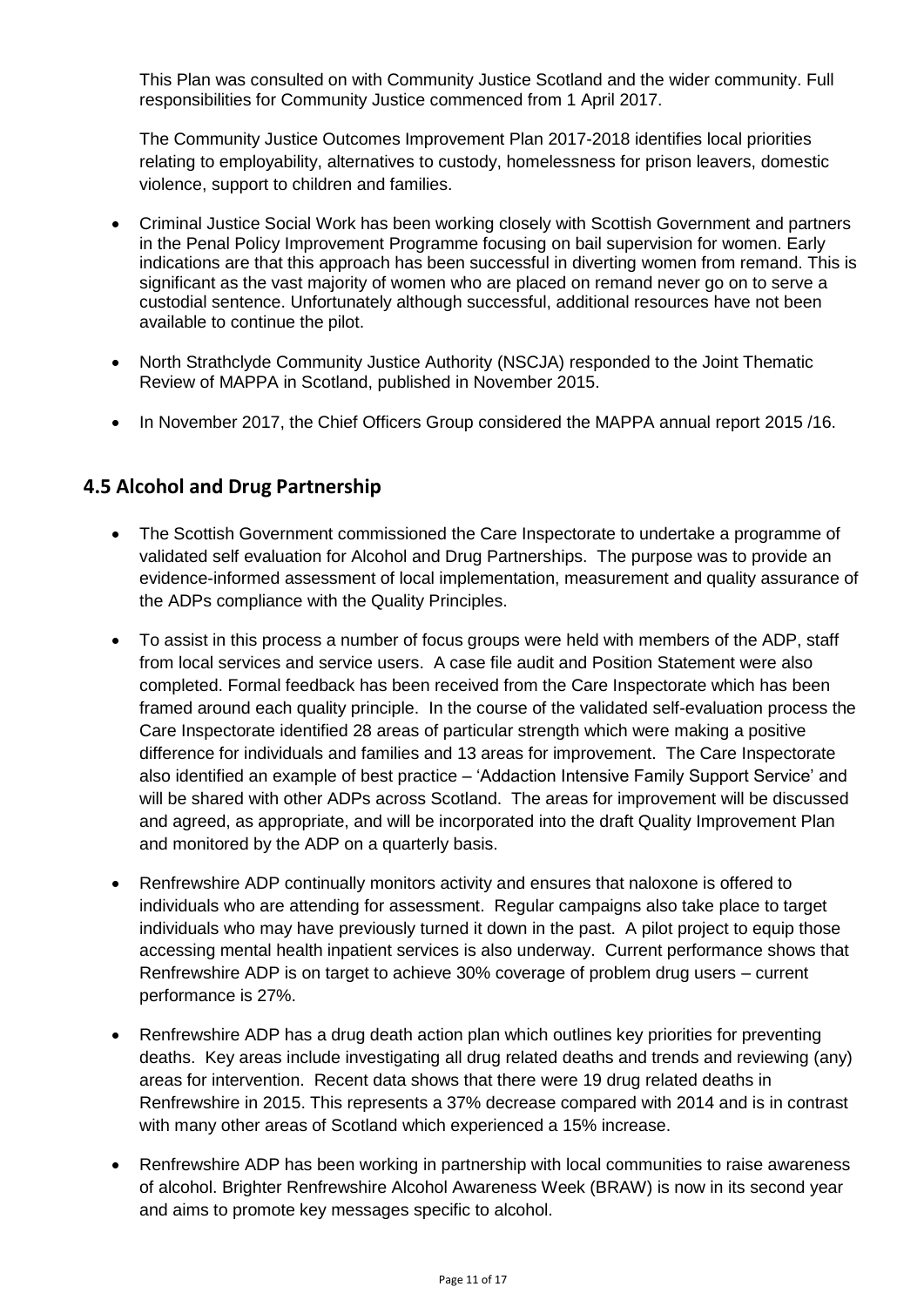A proactive and planned response to the needs of prisoners affected by problem alcohol and drug use and their associated through care arrangements, including women – a number of initiatives and projects are now in place including the Women's Community Justice Centre. Within HMP Low Moss there are a number of offender behaviour programmes which targets alcohol and drug use linked to offending including intervention programmes for short term offenders, the provision of naloxone and New Psychoactive Substances (NPS) awareness sessions.

## **4.6 Gender based violence**

 Women and Children First (WCF) have been successful in securing funding of £788,987 from the Big Lottery over a five year period to facilitate the delivery of the CEDAR programme as part of the WCF Reconnections service, with a view to establishing sustainable funding at the end of this period.

WCF commenced the delivery of the CEDAR programme with Big Lottery Funding more than 3 years ago. The programme has been positively evaluated and adapted on the basis of the feedback of the women and children who have experienced the programme. Tackling Poverty monies enabled the continued delivery of the programme while this further funding bid was developed.

- The national Equally Safe strategy was refreshed in 2016 following its original publication in 2014. The associated delivery plan is currently out for consultation until the end of June 2017. The draft plan has been billed as giving increased momentum to eradicate violence against women and girls and including plans for a raft of measures to tackle violence against women and girls.
- The Gender Based Violence Steering group has been keen to offer staff, directly involved in this work, training that supports the development of their skills in working in this complex and prevalent area of practice. The Safe & Together Model Training [\(www.endingviolence.com\)](http://www.endingviolence.com/) provides a framework for improving how agencies, particularly those involved in child protection procedures, deal with situations of domestic abuse. There was a 4 day multi-agency training on the Safe and Together Model attended by 39 front-line practitioners from  $3<sup>rd</sup>$  to  $6<sup>th</sup>$  October 2016. A briefing on the Safe and Together Model delivered by David Mandel was held at the University of the West of Scotland on 11 November 2016 for leaders and practitioners to develop awareness about the model more broadly within Renfrewshire. The Gender Based Violence Strategy Group identified funding to recruit a graduate intern to increase our capacity to develop our local strategy based on our self-assessment. The intern has now started and is consulting with partners on the strategy.
- Criminal Justice Social Work have started a perpetrators programme (Up 2 U) with men who have been convicted of domestic violence. The innovative approach was developed by Portsmouth City Council. Renfrewshire Criminal Justice Social Workers have all been trained in the programme and report requests are now screened with consideration for individuals to be included in the programme. The programme is consistent with the Safe & Together training. Renfrewshire Criminal Justice Social Work have been selected as one of three finalists for the Scottish Social Services Awards in the category of "making research and evidence real."

## **4.7 Public Protection**

• The Renfrewshire Community Safety Partnership Daily Tasking process takes place each day within the Community Safety Partnership Hub and now handles around 6000 incidents per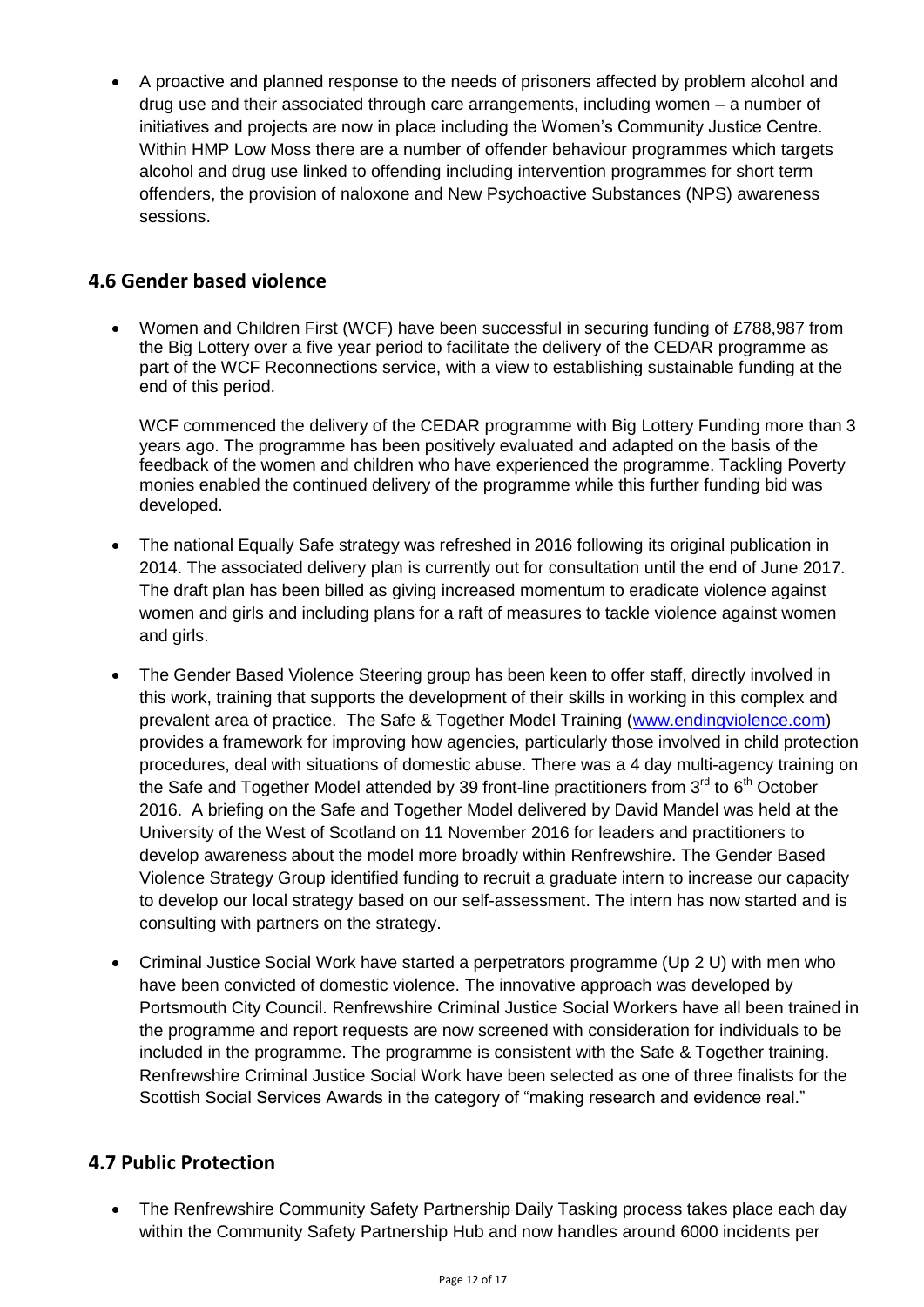year. The purpose of the daily meeting is to review relevant incidents which have occurred over the past 24 hours. The information is then disposed to the most appropriate service to look at an earlier intervention approach to resolve the issue prior to further escalation. The outcomes of each incident are monitored in order to identify any patterns of persistent behaviour to support evidence-based deployment of resources.

Since a review in 2015, efforts have been successful in working with a number of key partners at the Daily Tasking process. Addiction Services, the Intensive Home Treatment Team, the Persistent Offenders Partnership, Older Adult Community Mental Health Team and Victim Support have all become regular attendees. This has had positive outcomes - for example the involvement of Community Mental Health Practitioners on a regular basis has enabled earlier intervention and support to be implemented to prevent patient deterioration and help prevent further patterns of concerning behaviour. Overall the Daily Tasking process has been highlighted as best practice in recent audits and inspections and the close working that it supports across the Partnership Hub is now integrating with services including 24 hr CCTV operations, noise enforcement and youth teams to support the Missing Persons Strategy, tackle anti social behaviour and support police in investigations and evidence gathering.

- Domestic abuse is a significant issue across the UK and Scotland, including in Renfrewshire:
	- 14% of adults (18.5% of women and 9.2% of men) report having experienced physical or psychological partner abuse since the age of 16. This means that almost one in five women in Scotland will experience domestic abuse in their lifetime.
	- The average period of abuse before a victim sought support was 4 years in Scotland compared with 3 years in England and Wales.
	- It is estimated that 12,480 children in Scotland are living with victims of the highest risk domestic abuse.
	- In the period 1 April 2016 to 31 March 2017 Police Scotland recorded 2215 domestic abuse related incidents in Renfrewshire.
	- The detection rate for Domestic Abuse related offences in Renfrewshire for the period 1 April 2016 to 31 March 2017 was 61.5%.

Not all domestic abuse is in the form of physically violent behaviour. Abuse can be in the form of coercive control, financial control or other forms of non physical control or intimidation. Domestic abuse can be very difficult to identify and can occur in all types of household. For a long time it has been recognised that domestic abuse is underreported and there has been a focus on improving reporting and methods of response to increase confidence amongst victims to report domestic abuse.

- The Multi Agency Risk Assessment Conference (MARAC) is a multi agency victim-focussed meeting where information is shared on the highest risk cases of domestic abuse between different statutory and voluntary sector agencies. The role of MARAC is to facilitate, monitor and evaluate effective information sharing to enable appropriate actions to be taken to increase public safety. The Renfrewshire MARAC has been very successful so far and since established in 2016, 103 cases have been referred.
- SafeLives, a UK wide charity dedicated to ending domestic abuse carried out an audit of the Renfrewshire MARAC in October 2016, a year after MARAC was established in the area, as part of the Scottish MARAC Development Programme. The aim of MARAC is to protect the highest risk victims and their children – those at risk of murder or serious harm. The audit looked at: identification of domestic abuse; referrals; multi-agency engagement; support for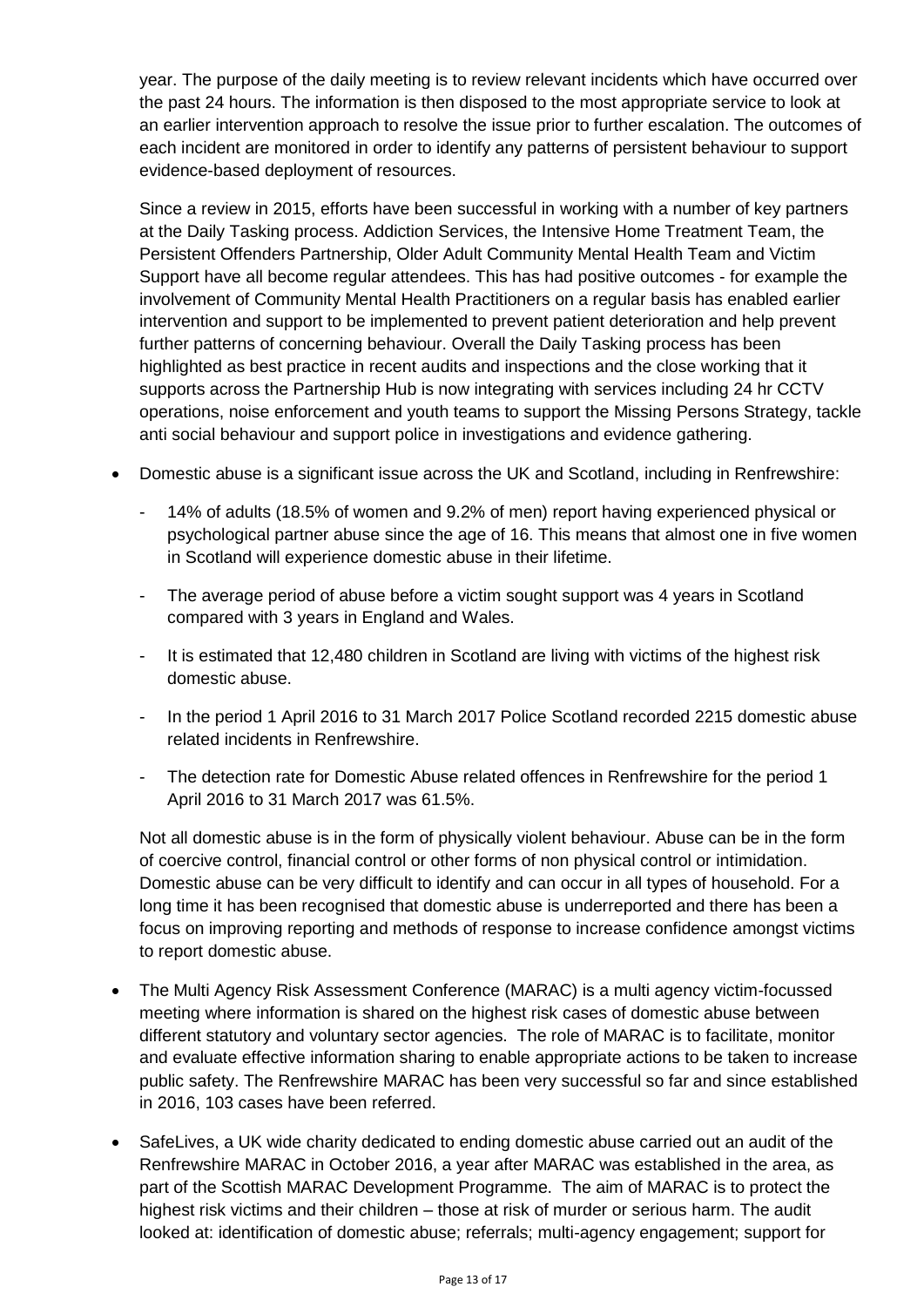victims; information sharing; action planning; number of cases; equality; operational support; and governance. Overall the audit was very positive and demonstrates the strong approach and excellent partnership working that is delivering real meaningful results in relation to tackling domestic abuse in Renfrewshire. Renfrewshire has been recognised by Safelives for having a solid foundation around the development of MARAC and has been recommended as a good practice model to other Local Authorities with officers from Renfrewshire assisting East Renfrewshire Council and Inverclyde Council to establish their own MARAC.

• Police Scotland provide regular updates on terrorist threat levels and these have highlighted that the current operating assumption of both the Joint Terrorism Analysis Centre (JTAC) and MI5 is that it is a question of "when" not "if" the next terrorist attack is carried out in Britain. When providing updates Police Scotland have also provided additional analysis of the evolving nature of the threat that is being used to provide focus to the Renfrewshire Multi Agency CONTEST (Prevent) Group as it sets its work programme for the year. For example, strong and possible growing links between serious organised crime and terrorism and the threat of extreme right wing groups operating locally.

The response to this threat analysis has been to focus and strengthen the work of the Renfrewshire Multi Agency CONTEST (Prevent) Group across a number of areas, including improving community engagement and building capacity and resilience through the development of a Community Tensions Grey Space group led by Police Scotland. The Group has also refined the approach of key partners to training and awareness raising to recognise that the Scottish approach to Contest (Prevent) is different from the approach in England and Wales. Training developed in Renfrewshire highlights the responsibilities of public agencies with regard to safeguarding vulnerable persons and the inter relationship of the Prevent agenda with other strategies including GIRFEC.

- The Grey Space Group established and led by Police Scotland and operating across K-Division continues to go from strength to strength. It is already acting as a useful sounding board for interaction with key community groups and has proven a useful group for communicating with minority groups that may have been impacted on by events in the media.
- The Renfrewshire Council Integrity Group takes forward work to understand and respond to the threat posed by Corruption and Serious Organised Crime to the Council. Overall the Council remains in a relatively strong position, however, significant change programmes, particularly those that impact on ICT systems do increase organisational risk and vulnerability. The awareness of individuals working within the Council and managing these programmes is essential in responding to the risks posed by organised crime groups. In addition to the well understood role of the Chief Auditor, the Head of Public Protection is the Council Single Point of Contact (SPOC) for serious organised crime and is a member of the National Deter group for this agenda. During 2016, Police Scotland's Counter Corruption Unit in conjunction with the Council's Internal Audit team supported the Council in undertaking a significant assessment of the Council's vulnerability to Corruption and Serious Organised Crime.

This assessment provided a number of opportunities to strengthen the Council's procedures and approach that have been used to develop an updated Renfrewshire Integrity Action Plan.

 Resilience and Civil Contingencies training has developed significantly over the past few years. Within the Council, resilience training has traditionally focused on preparing individuals and teams to be able to effectively manage the response and recovery process. Training has included regular exercises to ensure a cohesive and cooperative structure is in place across the Council and that there is a high awareness of the role of multi agency partners. More recently training has focused more on the relationships between critical groups when dealing with the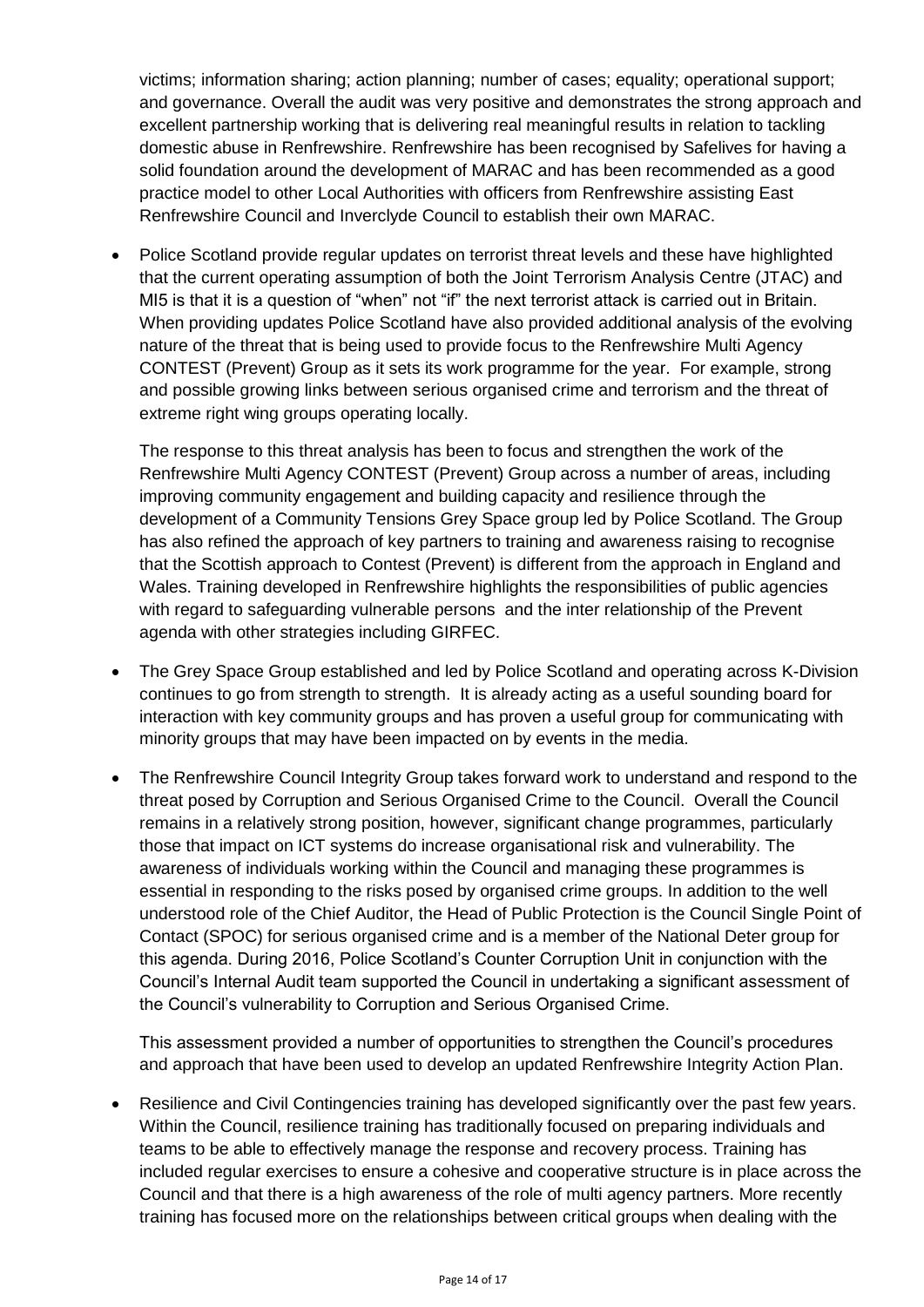complexities of a protracted major incident and has also included realistic media training and exercising.

The approach is now to test the coordination of partner responses using a multi agency integrated emergency management training exercise to test integrated response arrangements, and ultimately provide the assurance that a wide range of public sector agencies can collectively respond, if required, to risks and threats of a significant nature. Planned exercises will also involve the community tensions "Grey Space" group to act as a sounding board to comment on the key messages and decisions being taken, giving views on how these might be received by various community groups.

Overall the strategic approach towards training and exercising has been to respond to the changing nature of the risks, hazards and threats that might be faced by public agencies. It also aims to test collaborative working and partnership arrangements more fully and to test communications skills and approaches, developing improved awareness of how communications and actions might be received, and interpenetrated, by the community in general and specific groups within the community.

- Building Safer Communities is a National Programme with a focus on Reducing Victims of Crime and Reducing Victims of unintentional harm. In Renfrewshire a partnership approach linked to early intervention and prevention has been developed and led by Police Scotland – focused on communities identified using a range of information and data available to all partners and responding to community needs and priorities. The programme was first delivered in Ferguslie Park and later in Gallowhill. Erskine will be included in the next phase. Evidence from surveys and consultations within the local communities is used along with data and analysis to determine community priorities and deliver focused interventions. Follow up surveys have demonstrated the success of these interventions in changing perceptions and concerns within the communities targeted.
- Purple Flag is an accreditation process (similar to the Blue Flag for beaches) which is awarded by the Association of Town and City Management for towns that show excellence in managing the evening and night time economy, demonstrating that visitors can experience an entertaining, diverse, safe and enjoyable night out. Applicants must renew their Purple Flag status annually and demonstrate continuous improvement.

Purple Flag can bring real benefits which include:

- A raised profile and an improved public image for the location;
- A wider patronage and increased expenditure;
- Lower crime and anti-social behaviour; and
- A more successful mixed use economy in the longer term.

Paisley First led the process in Paisley with support from the Renfrewshire Community Safety Partnership as a key part of supporting the Paisley 2021 bid. The Accreditation was achieved on the first attempt in October 2016. 3 other cities in Scotland have achieved the Purple Flag standard - Aberdeen, Dunfermline and Perth.

# <span id="page-20-0"></span>**8. Priorities for 2017/18**

The Chief Officers Group regularly scrutinises performance information across all areas of community protection activity, focusing in on areas where there are changes in referrals, incidents or concerns